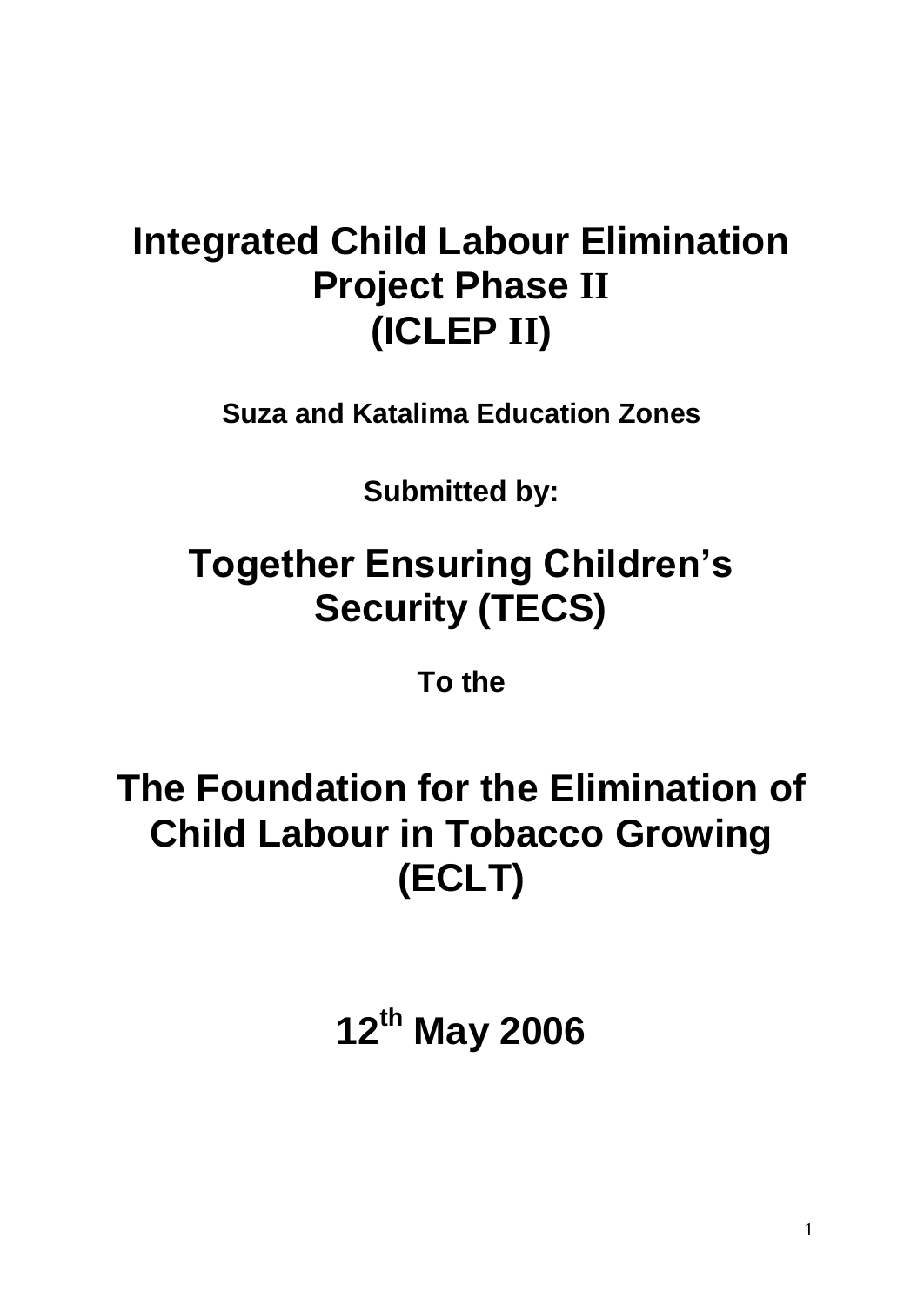## **1. TECS AND PARTNERS**

### **Project Coordinator and Monitoring Agent:**

## **Together Ensuring Children's Security (TECS)**

PO Box 30877 Lilongwe 3 Tel: +265 (0) 1770856 or 088 44 245 Email: [tecs@eomw.net](mailto:tecs@eomw.net) or [bmaynard@eomw.net](mailto:bmaynard@eomw.net) Contact Person: Bobby Maynard, Director Accountant: KPMG, Lilongwe Office

#### **Implementing Partners:**

- **Total Land Care (TLC)**, Contact: Director, Zwide Jere,
- **Creative Centre for Community Mobilisation (CRECCOM)**, Contact: Director: Zikani Kaunda
- **Nkhoma Synod,** Contact: General Secretary, Dr. Rev. Kawale,
- **Lifeline Malawi,** Contact: Director, Andy Boetcher.

#### **Project Title:**

#### **Integrated Child Labour Elimination Project II (ICLEP II)**

#### **Location of the Project:**

Suza Education Zone (Kasungu District) and Katalima Education Zone (Dowa District)

#### **Amount of Funding Requested:**

US\$ 2,064,950.96 over two years US\$ 4 million over 4 years.<sup>1</sup>

#### **Date of Submission:**

12th May 2006

 $\overline{a}$ 

<sup>&</sup>lt;sup>1</sup> This is an approximate figure, subject to revisions upon agreement to extend project to  $3<sup>rd</sup>$  and  $4<sup>th</sup>$  year.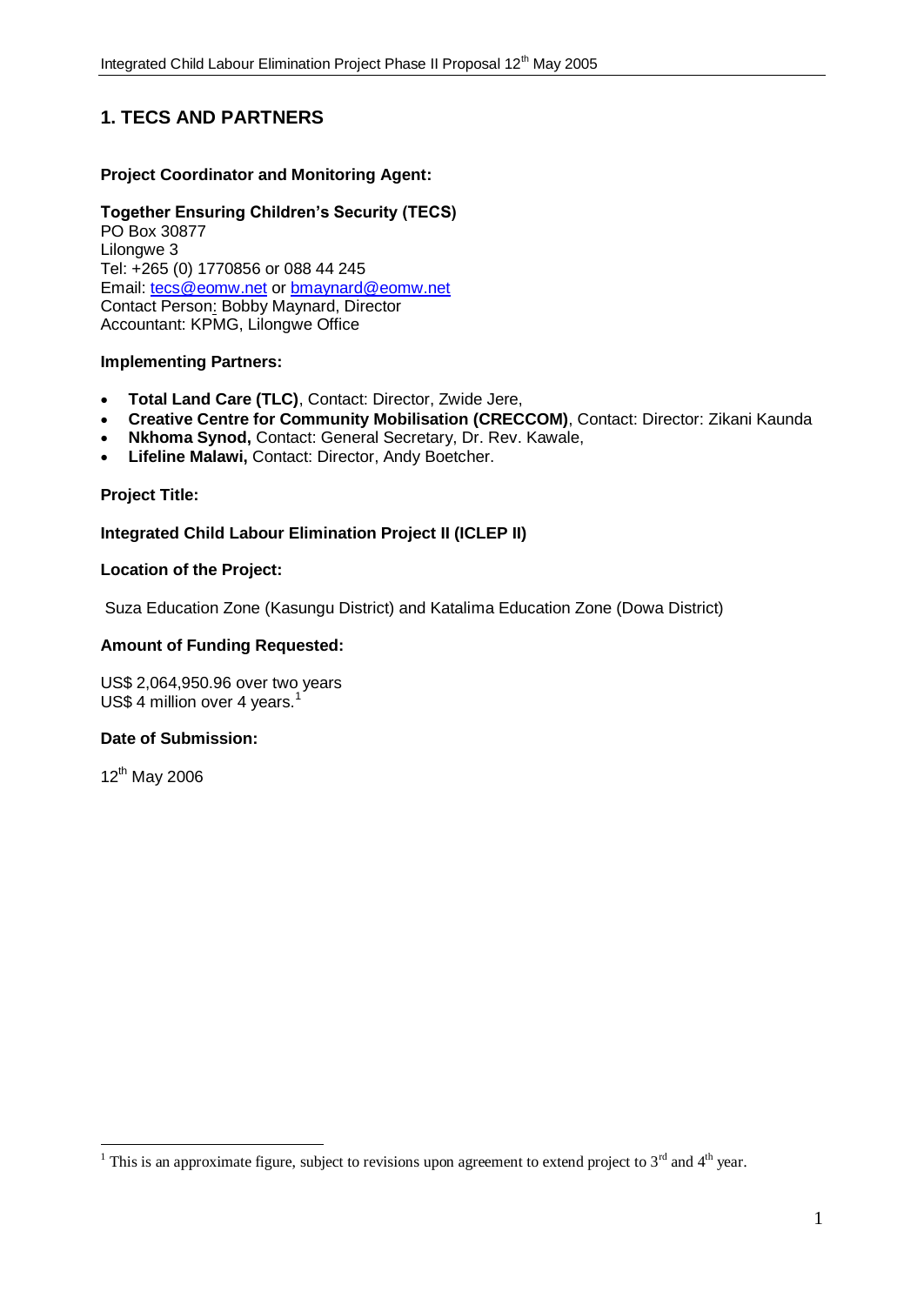## **2. PROPOSAL SUMMARY**

Phase one the Integrated Child Labour Elimination Project (ICLEP I) has completed four years of generally successful implementation of its intended overall objective of reducing the incidence of child labour through a poverty reduction strategy. However the situation in Malawi is still characterised by entrenched poverty manifested through household food insecurity and lack of other basic necessities as the major cause of child labour. Other household characteristics like household size, low education, age distribution and sex composition indirectly are linked to child labour through their effect on household production and consumption. HIV/AIDS because of its effect on the health of the household head and spouse, is blamed for forcing children to work to fend for their households.

Therefore upon recommendations of the End of Project Evaluation conducted on the project, encouragement from other stakeholders and project beneficiaries, the ECLT, TECS and implementing partners have consensually agreed to pursue the extension of the project for another four years building on the lessons learnt from ICLEP I.

The next phase of implementation has been dubbed Integrated Child labour Elimination Project Phase II (ICLEP II) and will be implemented through an integrated approach bringing various NGO"s into a funding and implementation partnership of the following interventions intended to ultimately reduce the incidence of child labour in the communities of Suza and Katalima Education Zones in Kasungu and Dowa Districts respectively;

- 1. **Together Ensuring Children's Security;** TECS will provide the operational framework that creates, mobilises resources, manages, monitors and coordinates the integrated poverty alleviation strategy to combating child labour in tobacco growing communities, bringing together a consortium of implementing development agencies.
- 2. **Creative Centre for Community Mobilisation;** CRECCOM will implement the education, community sensitisation and mobilisation component of the project with the aim of increasing enrolment, retention rates in primary and secondary schools and general sensitisation of communities on the unique child labour challenges in their respective areas with a subsequent aim of mobilising them to take action to reduce child labour practices in their area.
- 3. **Total LandCare;** TLC will implement a food security and nutrition component of the program which will among other things improve the food and nutritional status of the communities and children in the impact area, consequently also improving their income levels. Other outputs of the TLC interventions will be sustainable environmental management and introduction of labour saving technologies.
- 4. **Nkhoma Synod;** Nkhoma Synod Water Department will implement a safe water and sanitation component aimed at improving the health of the communities and children in the impact area. This will be achieved by providing the communities with potable safe water, empowering them with community based water management institutions and reducing the distances and labour requirement that children have to walk to fetch for the water needs of their families.
- 5. **Lifeline Malawi;** LM is a new organisation in the implementation consortium, they will be responsible for providing a reliable health services to the communities in the pursuit of complementing the existing meagre health facilities in the impact area. This component will be crucial to alleviating the dire health status of the communities which has been made worse by the HIV/AIDS pandemic. The current health status detrimentally affects the schooling of children in the area.

Through the integration of these diverse interventions at the community level, this four – year multi – sectoral program seeks to reduce the child labour problems in the identified impact areas of Suza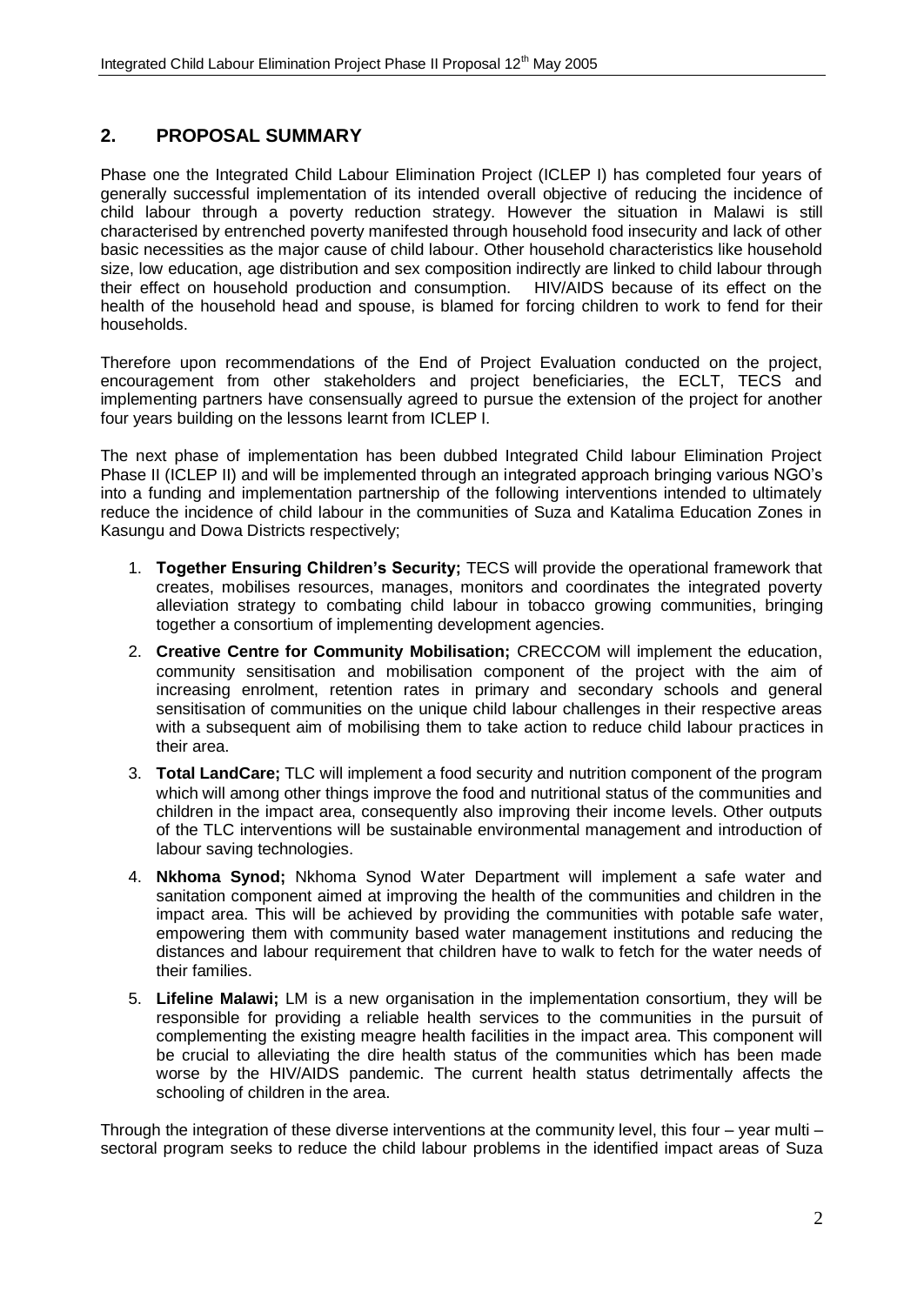and Katalima Education Zones with approximately 16,717 households. TECS and its implementing partners are confident that this is an effective method of achieving impact on child labour in these impact areas.

TECS and its implementing partners are requesting US\$ 2,064,950.96 for the first two years of the project and are projecting that over the intended four year lifespan of the project will require US\$ 4  $m$ illion<sup>2</sup> to implement these integrated interventions that will strengthen the communities to respond to the child labour problem in their area. Funds will be used for project administration and management, field implementation, transport, monitoring and evaluation.

 $\overline{a}$ 

<sup>&</sup>lt;sup>2</sup> This is an approximate figure, subject to revisions upon agreement to extend project to 3<sup>rd</sup> and 4<sup>th</sup> year of implementation.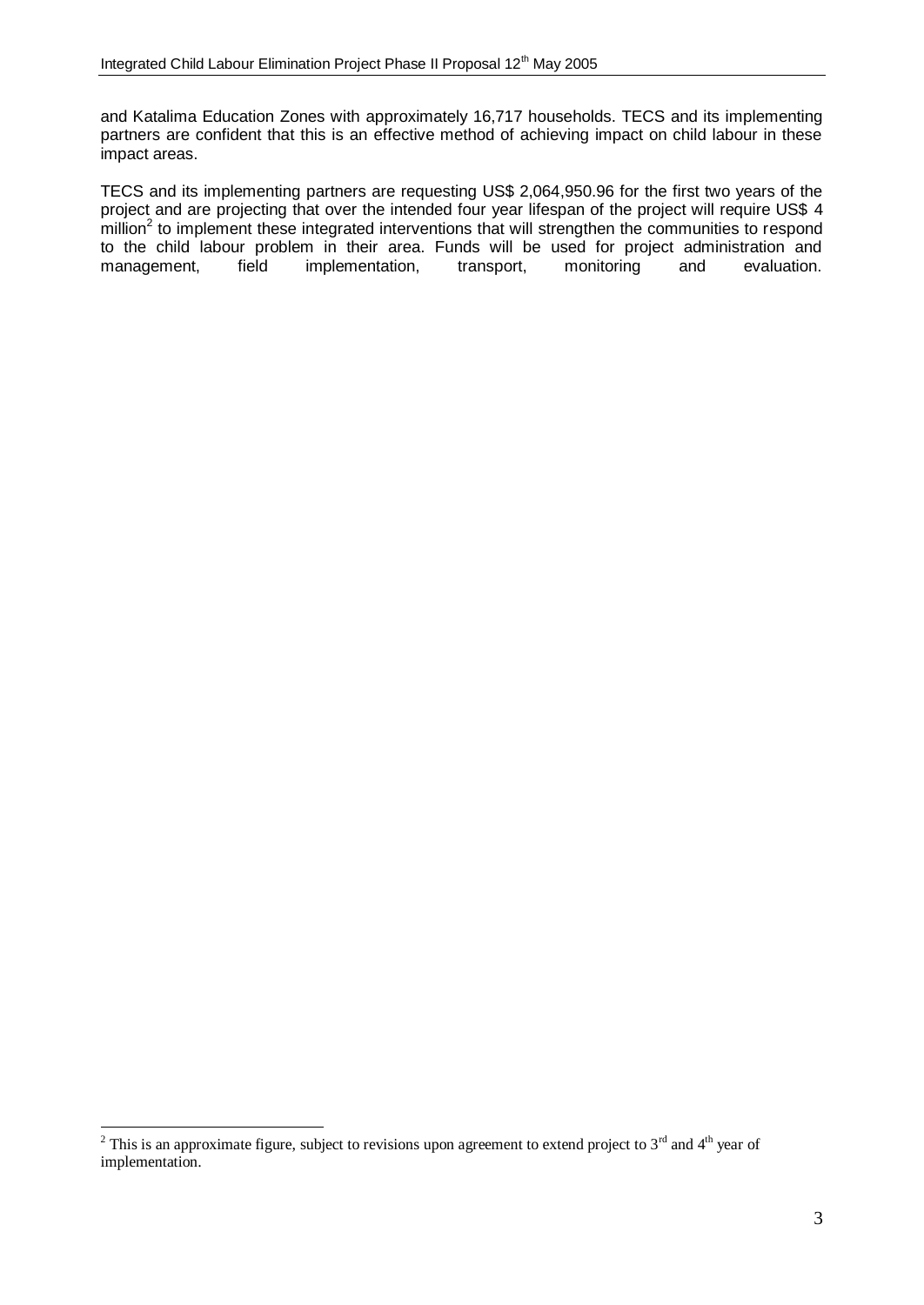## **3. TARGET POPULATION: PROBLEM ANALYSIS**

In managing programmes to lessen poverty to eliminate child labour, TECS has come to recognise first hand the devastating impact of poverty in tobacco growing communities. Basic community needs of water; sanitation, food security, healthcare, income and education are not being met. These shortfalls challenge the ability of communities in the selected areas to respond to the daunting challenges of providing for their children a decent family environment which protects them from child labour conditions.

According to a Child Labour Baseline Report done by ILO/IPEC in Malawi in 2003, poverty manifested through household food insecurity and lack of other basic necessities is the major cause of child labour. Other household characteristics like household size, low education, age distribution and sex composition indirectly are linked to child labour through their effect on household production and consumption. HIV/AIDS because of its effect on the health of the household head and spouse, is blamed for forcing children to work to fend for their households. Employers, on the hand, take advantage of children in poverty by employing them at lower than normal wages.

According to the households interviewed, children work to:

- 1. supplement household income (31%);
- 2. have something to do after dropping out of school due to lack of school fees (17%);
- 3. acquire food in times of household food shortages (13%); and
- 4. allow children learn some life skills (13%)

Similar responses were obtained from community informants. The informants said that children work due to lack of food in their households (20%), lack of other basic necessities (17%) and general household poverty (12%). About 8 percent of the informants mentioned household income supplementation as one of the reasons why children work for pay. Clearly, most of these reasons are poverty-related. Again, 35 percent of the community informants said children are employed because they are cheap and 25 percent mentioned their positive work ethics; working hard and efficiently, being obedient and easy to control. Nine (9) percent of the groups said children are employed because they are suitable for certain tasks.

Small time child prostitution was said to exist in the communities. Girls desperate for cash (for food and own necessities) offer sex for money. Men are said to take advantage of the vulnerable girls because such girls are easy "to get" and are thought to be free from HIV.

The same ILO/IPEC Baseline report came up with the table below depicting the reasons given by actual responses on why children work;

| Reason                                | All        |               |           |           |           |
|---------------------------------------|------------|---------------|-----------|-----------|-----------|
|                                       |            | District name |           |           |           |
|                                       |            | <b>Mzimba</b> | Kasungu   | Mchinii   | Mangochi  |
|                                       | $(n=1753)$ | $(n=259)$     | $(n=514)$ | $(n=566)$ | $(n=414)$ |
|                                       |            |               |           |           |           |
| Supplement household income           | 31.4       | 59.1          | 16.7      | 33.0      | 30.2      |
| Could not afford school/training fees | 17.2       | 13.1          | 37.4      | 6.9       | 8.7       |
| No apparent reason                    | 14.6       | 13.1          | 19.6      | 17.1      | 5.8       |
| Food shortage "ophunzitsi sophikira"  | 13.4       | 2.7           | 14.2      | 16.3      | 15.2      |
| Learn life skills                     | 13.2       | 2.7           | 1.4       | 22.3      | 22.0      |
| <b>Buy personal needs</b>             | 3.7        | 3.5           | 0.6       | 2.7       | 8.9       |
| Child not interested in education     | 2.9        | 0.8           | 4.9       | 1.2       | 3.9       |
| Help out in household IGA activities  | 1.3        | 1.9           | 2.1       | 0.2       | 1.2       |
| All others*                           | 2.3        | 3.1           | 3.1       | 0.3       | 4.1       |
| Total                                 | 100        | 100           | 100       | 100       | 100       |

Major reasons why children are let to work (proportion of households that mentioned this reason in %)

**Source: Household Questionnaire** \* these were small and included 'socialisation', 'education institutions too far', 'parents thought education not useful', 'pay outstanding debt'.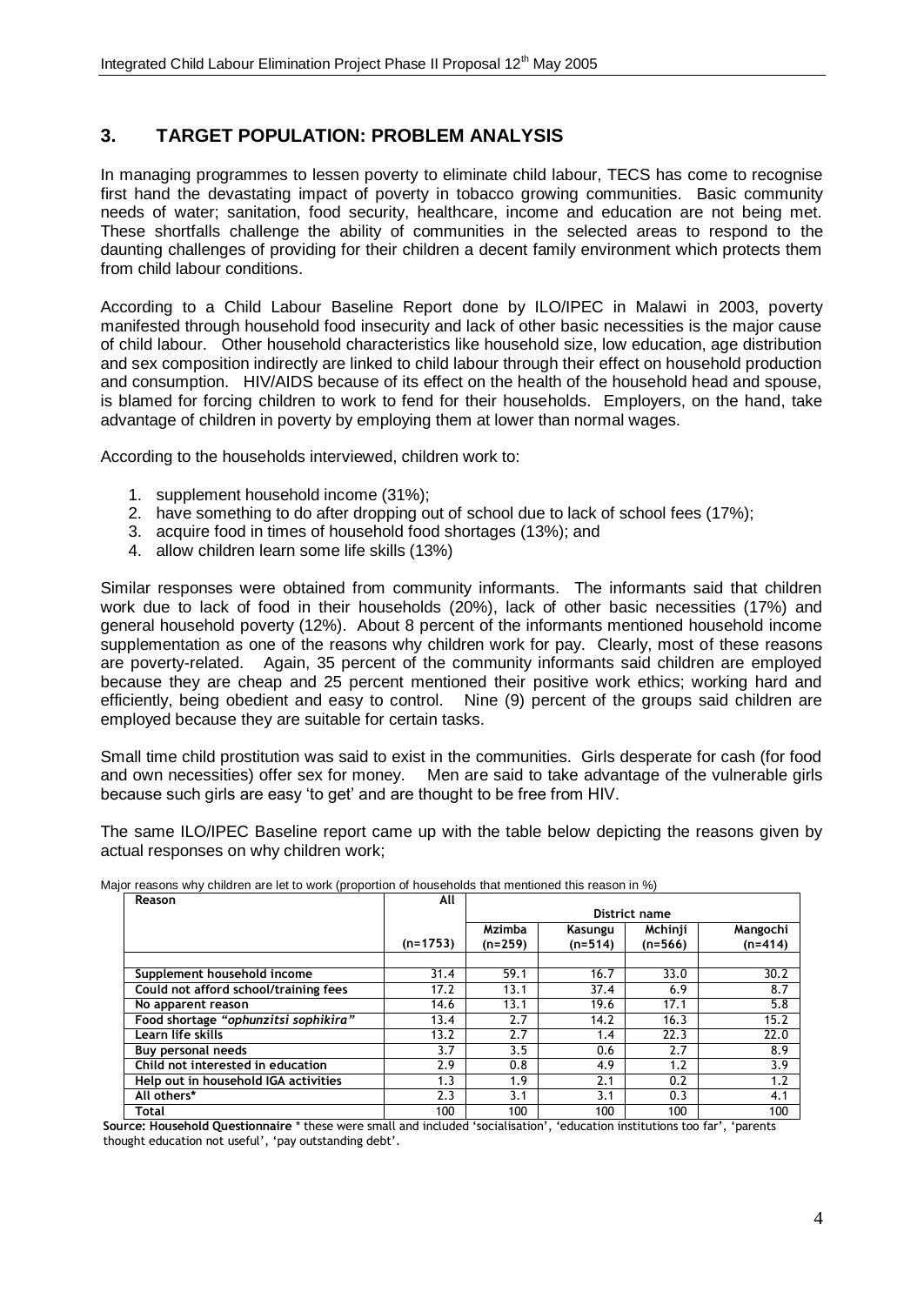Coupled to these poverty levels and the lack of basic livelihoods services, the HIV prevalence of approximately 14.5%, $3$  is rendering many of the people in rural communities to be either themselves infected with HIV or have families affected by HIV. Less than 3% know their HIV status. Currently, communities lack adequate support systems for HIV/AIDS care and prevention.

Given the high prevalence of HIV/AIDS, many children are orphans or otherwise vulnerable and at risk. Some children are living with extended family members or other guardians. Others are heading households, or living in households run by elderly people. Women and children are particularly vulnerable. With rural HIV prevalence growing fast (from 12.1% in 1999 to 14.5% in  $2003$ ,<sup>4</sup> few households in the project area will remain unaffected by HIV/AIDS if no action is taken now to avert the situation. The epidemic is having a tremendous toll on people who are least equipped to deal with its consequences

The ICLEP II seeks to interrupt this vicious circle in rural communities by improving access to services in the impact areas with four interrelated initiatives.

#### Target Population

TECS and its partners have identified two education zones with poor rural and tobacco growing communities for the proposed project: Suza and Katalima Education Zones in Kasungu and Dowa Districts respectively. Through a consultative process with the District Assemblies and TECS ICLEP Final Evaluation recommendation number one which stated that the ICLEP I needs to be extend to other parts of the districts and bearing in mind the resources available the Suza and Katalima Education Zones were selected for the project interventions. The project expects to reach a total of approximately 16,717 households.<sup>5</sup>

#### Needs – Four Interrelated Problems

*(i) Food Security:* Reflective of Malawi, where [agriculture](http://www.nationmaster.com/cat/Agriculture) accounts for nearly 40% of [GDP](http://www.nationmaster.com/graph-T/eco_gdp) and  $88\%$  of export revenues of which tobacco contributes almost 60% of foreign exchange revenues,  $60\%$ the targeted districts are predominantly tobacco growing communities. With approximately 65% of the rural population living below the poverty line (income less than \$1 per day), the vast majority of these communities are extremely poor. They have little cash income, experience periods of acute hunger and poor diets, concentrate predominantly on subsistence crops, and also need to sell some of their labour to survive.

While some community members work on tobacco and other food crops, a majority are part of Malawi"s 2.6 million smallholder farmers, where farming is largely dependent on unsustainable mono-cropping practices with severe consequences on crop yields and soil degradation. As a result, productivity levels have dropped, aggravated by the inability to purchase fertilizers, and improved seed and other inputs. The frequency of droughts and recurring dry spells has further undermined the productive capacity of farmers and their asset base.

*(ib) Income:* Closely linked with food shortages in these communities is the shortage of income brought on by the poor farming methods, droughts and lack of access and increasing unaffordability of farming inputs. The lack of income increases the pressure on families to take children out of school and, in some cases, to send children to work in places where their rights are not respected. This is particularly apparent among households headed by children where the young are supported by elder siblings. The cycle continues, with children working as labourers. The income of many rural farmers and craftspeople falls short often because they do not have the information or skills to develop suitable products and bring them to market.

 $\overline{a}$ <sup>3</sup> National AIDS Commission. "HIV Sentinel Surveillance Report." November 2003.

<sup>4</sup> National AIDS Commission. "HIV Sentinel Surveillance Report." November 2003.

<sup>&</sup>lt;sup>5</sup> The Project will select 2 Educational Zones in each district, with an average population of approximately 7,443 (Katalima) and 9,274 (Suza) households each, as the focus of the activities. Source ICLEP Phase II Baseline Scoping Assessment Report. February 2006.

<sup>6</sup> Tobacco accounts for over 50% of [exports.](http://www.nationmaster.com/graph-T/eco_exp)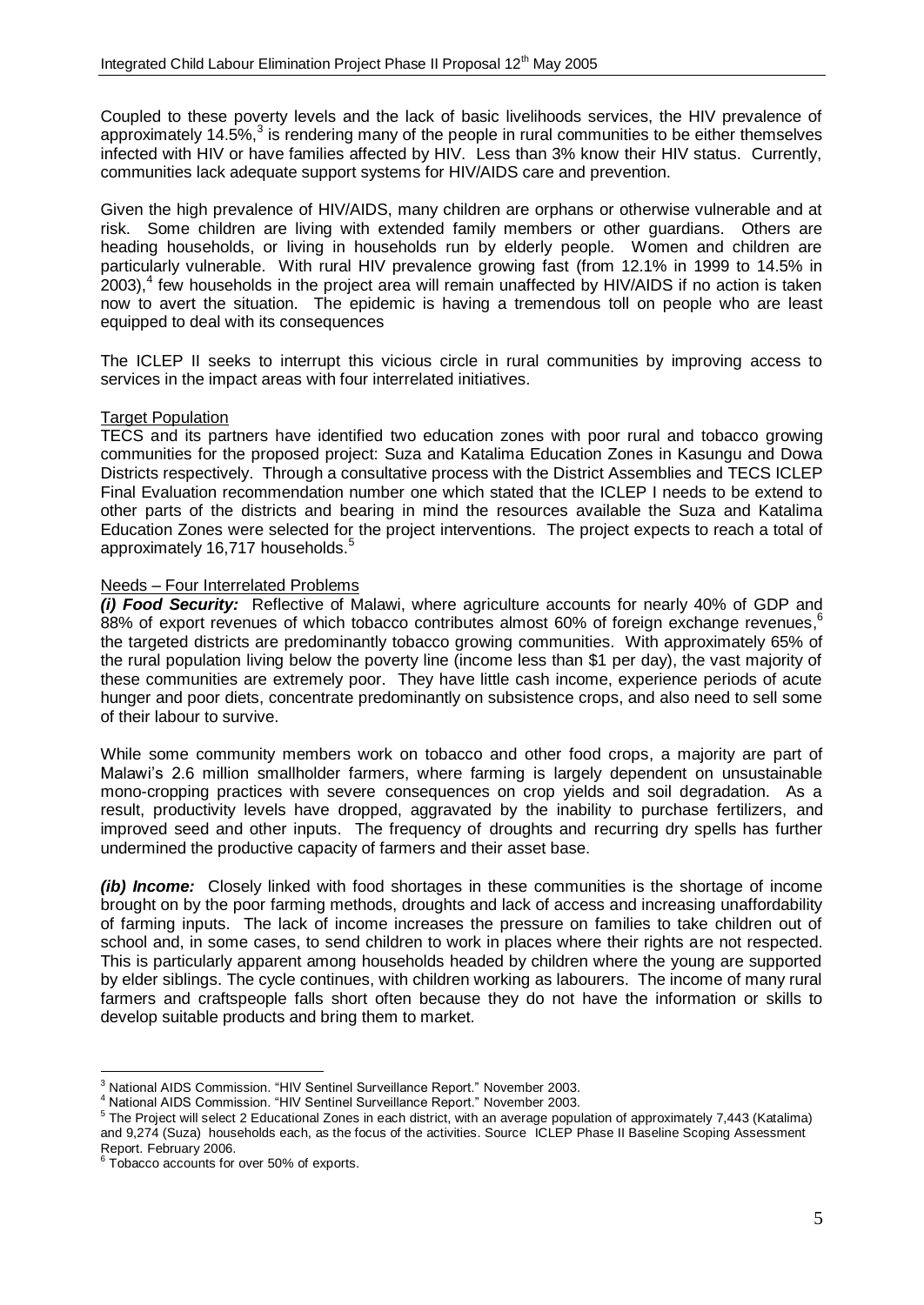*(ii)Education and Community Mobilisation.* As with food security and income, child labour is both a cause and a result of poor access to education. Students drop out of school to supplement the labour supply of their families and/or to earn income. Out of school youth are exposed to opportunities for abusive work situations including prostitution or because of idle time. OVCs are particularly at risk; studies show that a majority of children in prostitution are orphans.<sup>7</sup>

| fable 1: Education Performance of OVCs (Source: adapted from Kadzamila et al 2001) |  |
|------------------------------------------------------------------------------------|--|
|------------------------------------------------------------------------------------|--|

|             | Ever absent during last two weeks |        | Ever repeated a grade |        | Ever stopped attending school |        |
|-------------|-----------------------------------|--------|-----------------------|--------|-------------------------------|--------|
|             | Male                              | Female | Male                  | Female | Male                          | Female |
| Non orphans | 49.3                              | 47.5   | 70.1                  | 67.1   |                               | 3.4    |
| Orphans     | 53.9                              | 59.2   | 64.0                  | 72.4   | 13.5                          | 16.3   |
|             |                                   |        |                       |        |                               |        |

These threats to education are particularly acute in rural communities, which rarely have the tools and resources to respond to problems. For example, HIV prevention training for teachers has not been instituted. With HIV/AIDS-induced stresses on both teachers and students, community support for education often dwindles, along with decreased support to PLWAs and their families.

*(iii)Safe Water and Sanitation.* Poverty has further compounded the need for improved access to safe water and sanitation in the communities targeted by this project. Water quality is poor in many of the communities for a number of reasons. Existing sources of water may be inadequately maintained by the community or may be far from houses. Poor sanitation and hygiene practices are closely linked with unsafe water, which is life threatening to children. Conversely, safe water and good hygiene practices reduces diarrhoeal disease, a common opportunistic infection among children.

Inequitable distribution of water sources places further burdens on children. Family members, usually children, consume valuable time and energy walking long distances to collect water, sometimes in unsafe conditions, and can become too tired to participate in school. Children may not be physically able to walk to a far-away safe water point and may instead choose a less potable source closer to home, thereby threatening their own health and that of their families.

The proposed project will facilitate community participation in the provision of their water supply and sanitation services and train them to operate and maintain the respective infrastructure this ensuring long term service sustainability.

*(iv) Health*. Access to health care in the targeted communities is limited. Few people know their HIV status and may therefore not practice prevention or take care of themselves as well as they might if they had access to Voluntary Counselling and Testing (VCT) services. The rising prevalence of HIV/AIDS has led to an increase in opportunistic infections that challenge already stressed primary health care systems. The high total fertility rate of 6.7 in the targeted communities, combined with the HIV prevalence, strains HIV-affected families as having more mouths to feed places additional income demand. High rural syphilis rates of 2.8% increase susceptibility to HIV infection and may go untreated due to limited access to health care.

In Suza Education Zone the main health facility is Kasungu District Hospital 25 Km away. Similarly the population of Katalima Education Zone their main health facilities are Kasungu District Hospital is approximately 30 Km and Madisi Hospital 15km away from the main road. It has to be borne in mind that these distances are mostly covered on foot since there is no effective public transport system or when it is available it is beyond the financial means of most of these rural people.

 $\overline{a}$ 

 $<sup>7</sup>$  UNICEF. Child Labour Survey. Country Report. Zambia 1999.</sup>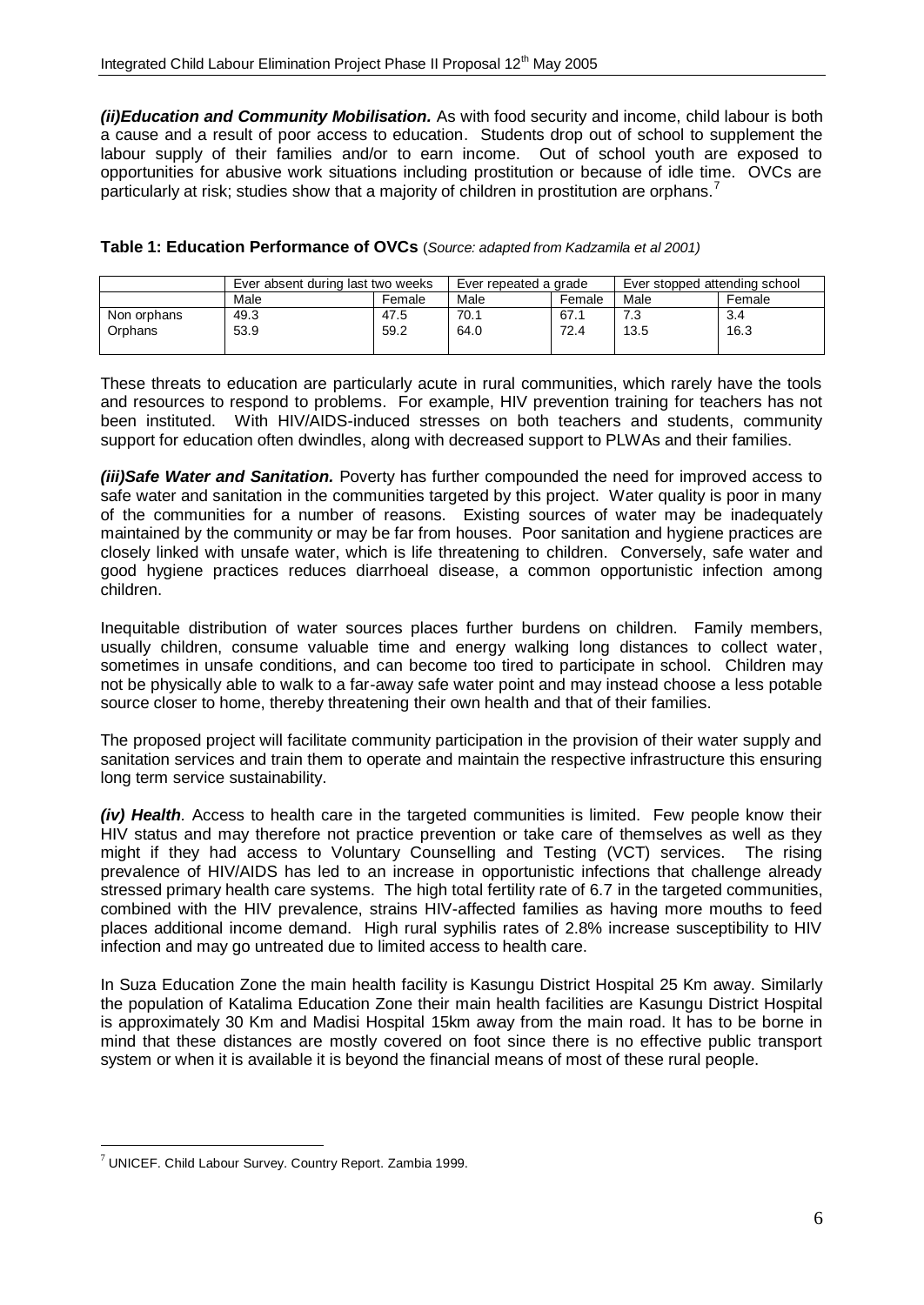Due to growing population in the impact areas, the nearest health facilities have problems to cope, forcing communities to seek health services from traditional healers and untrained Traditional Birth Attendants (TBAs) where case mishandling is not uncommon.

Poor and inadequate health facilities in the project areas are influencing child labour practices in several ways. Firstly, it is leading to low coverage of family planning clients, consequently resulting in too large families to manage and children having to fend for themselves. Secondly, in the absence of government, health services; estate-based migrant child labourers and children of migrant tenants who are assisting their parents on the estate are at a great disadvantage when they fall sick. Their employers can hardly allow them to spend such long time walking to the nearest health facility to get treatment. Most of them cannot even afford public transport.

Evidence from ICLEP I baseline survey suggests that children are also involved in tending sick parents and grandparents especially from effects of HIV/AIDS. Unless health facilities are available, sicknesses are likely to linger on and so the children and their communities have to continue minding their sick relatives. Furthermore without HIV/AIDS educational interventions within the impact area the pandemic continues unabated thereby creating more child - headed households and the consequent increase in Child labour.

Statistics cannot adequately describe the tragedy of children grieving for dying or dead parents and stigmatized by society through association with HIV/AIDS. Plunged into economic insecurity by their parents" death, these children struggle without services or support systems in impoverished communities. It has been confirmed that children affected by HIV/AIDS are more likely to be forced into the worst forms of child labour. They testify to the economic impact of this pandemic and detail how HIV/AIDS pushes them out of their classrooms and homes, onto the streets and farms, where abusive employers exploit them. Their right to be daughters and sons, students and playmates – to be children – is grossly violated as they are forced into lives of tea pickers, tobacco growers, house girls, herd boys and prostitutes.

Lack of reliable health services and HIV/AIDS are more than a tremendous health problem in the targeted agricultural communities. The epidemic threatens not only the health and well being of the individual, but also the fundamental economic and social structure of the communities. The mitigation of its impact will improve the lives of people living with HIV/AIDS and their families and help prevent further spread of the epidemic.

## **4. IMPLEMENTING AGENCIES**

 $\overline{a}$ 

**Together Ensuring Children's Security (TECS)** is the Coordinator and monitoring and evaluation agent of the project. TECS is a non-profit Development Trust established in Lilongwe. TECS is committed to work for the systematic elimination of child labour in agricultural communities in Malawi. To accomplish this goal, TECS engages in transformational development projects focusing on the root causes of child labour: poverty and HIV/AIDS.

TECS" experience is primarily in the management of multi-sectoral rural interventions. Since July 2002 TECS has implemented the four-year Integrated Child Labour Elimination Project (ICLEP) funded by the Elimination of Child Labour in Tobacco Foundation. The project seeks to reduce the incidence of child labour among tobacco growing communities in Dowa and Kasungu by using an integrated approach to addressing poverty. The project has used methodologies that are aimed at: raising community awareness, improving household incomes, enhancing water and sanitation and encouraging children to attend school. A health component is now being added to ICLEP II.

For ICLEP II, TECS intends to use the partnership approach proven successful in ICLEP as highlighted in the mid – term evaluation: *"The TECS partnership approach has added significant value to the programme by bringing together expertise from partners with proven track records."<sup>8</sup>*

<sup>&</sup>lt;sup>8</sup> Juliet Le Breton. ICLEP Mid-term Evaluation. December 2003. The evaluation also noted that after just 18 months in operation school enrolment rates "dramatically increased," community mobilisation activities "transformed attitudes towards schooling" and food security "dramatically improved."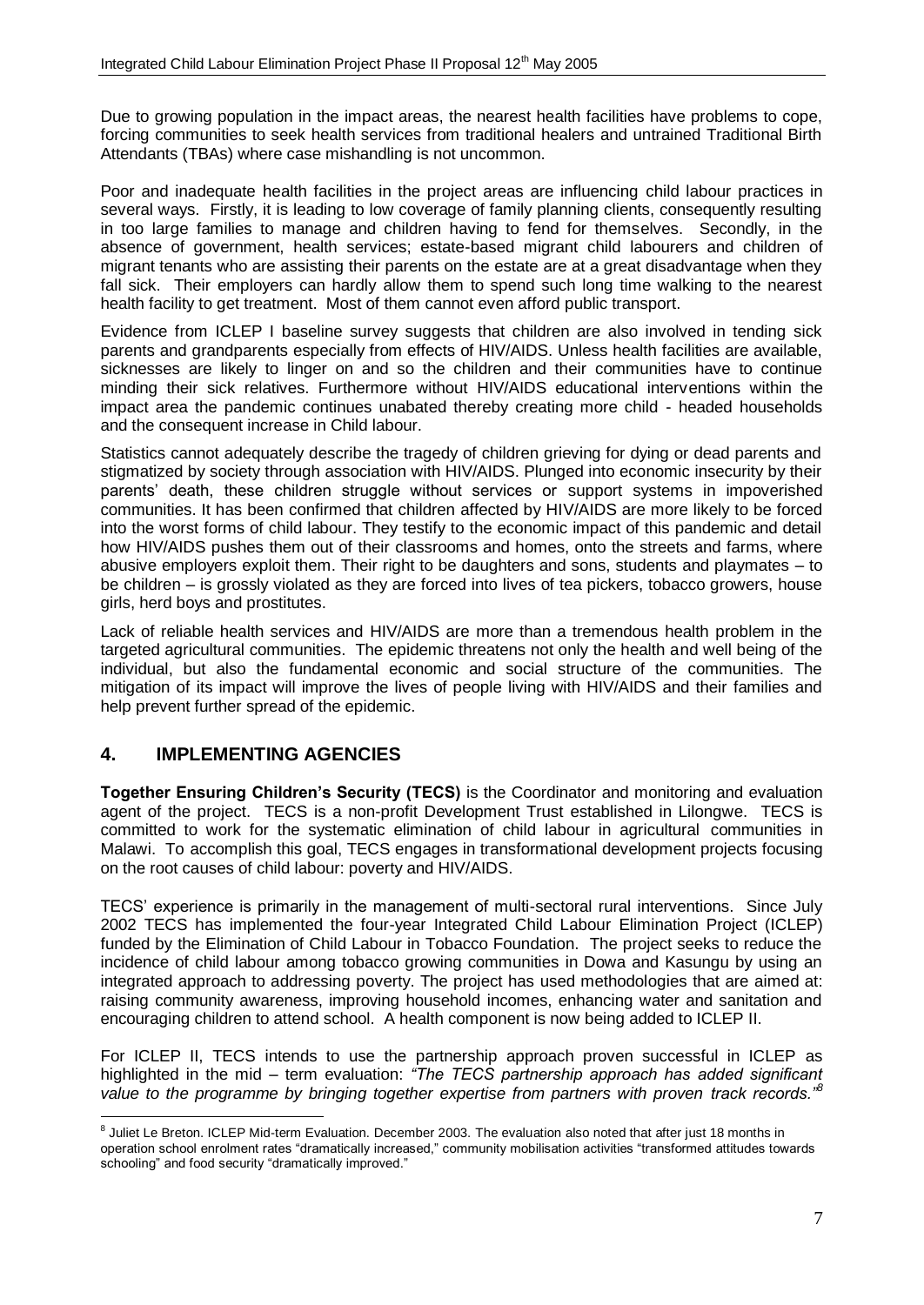For ICLEP II intervention, TECS has assembled a strong team of committed and capable nongovernmental partners who specialise in rural community development and have prior expertise to handling child labour problems except for one partner (i.e. Lifeline Malawi)

| (Community Mobilisation/Education) |
|------------------------------------|
|                                    |
|                                    |
| (Government development workers)   |
|                                    |

The role of TECS is that of fundraiser, fund management, project management, coordination and monitoring and evaluation and whilst the partners are the implementing arms of the TECS project together with the District Assemblies. The approach to collaboration is highly participatory. To develop this proposal, TECS met with each of the partners, who then produced individual concept notes, which were then reviewed, refined and agreed upon at a participatory planning workshop in January and February 2006. During this process, a shared understanding of TECS" mission, vision and values was developed as a basis for the project proposal. Consultations and presentations with the main donor ECLT have led to prior endorsements on all sides before the formal presentation to the ECLT Board. The implementing partners are:

**Total LandCare (TLC)** will manage the food security component of the project. TLC is registered in Malawi as a local non-profit organization. TLC is dedicated to increasing the production and income levels of small-scale farmers through improved agricultural practices with sound conservation and management of the natural resource base. It has extensive experience in implementing communitybased agricultural, irrigation and natural resource management programs.

Over the past three years, TLC has taken a lead role in the practical application and extension of treadle pump irrigation in Malawi. It has also developed high quality extension and training materials, and is implementing an extension approach favoured by the majority of smallholder farmers, donors, government and non-governmental organizations. TLC is a partner in ICLEP I, and has on-going activities in Salima, Nkhotakota, Lilongwe, Dowa and Kasungu.

**CRECCOM** will manage the community mobilisation/education component. CRECCOM"s expertise centres on its use of the Social Mobilisation Campaign(SMC) conceptual model, a methodology for community involvement and mobilisation. The SMC model comprises seven key components: Research and Verification, Field Worker Training, Community-based Sensitisation, Communitybased Initiatives, Stakeholder Involvement, Mass Communication and Formative Monitoring and Evaluation. CRECCOM is a partner on ICLEP and is active throughout the country. CRECCOM is a Malawian registered NGO and has managed education interventions in several districts.

**Nkhoma Synod** through its development office will implement the safe water component by empowering communities to manage their own water systems. This will be done through identifying in a collaborative manner the water problems in the area and subsequently developing the community skills in constructing cost effective shallow wells and the requisite maintenance regime that is needed to sustainably maintain these shallow wells. In areas where shallow wells cannot be constructed Nkhoma Synod will engage the services of borehole drilling companies to drill boreholes for the communities and also train communities to manage these boreholes. Nkhoma Synod has been in operation since 1889 and has shown a life time commitment to the development needs of the Malawi population.

**Lifeline Malawi** will manage the health component of this integrated approach. This will entail the establishment of a health centre facility where an outreach mobile health service will be provided to the project beneficiaries. This health centre and outreach approach has proven to be very successful in Lifeline project in the country. Lifeline Malawi (LM) proposes to work with the Ministry of Health and Population and the National Aids Commission (NAC) to assist in the delivery of the Highly Active Antiretroviral Therapy (HAART), as well as by using the "Private sector response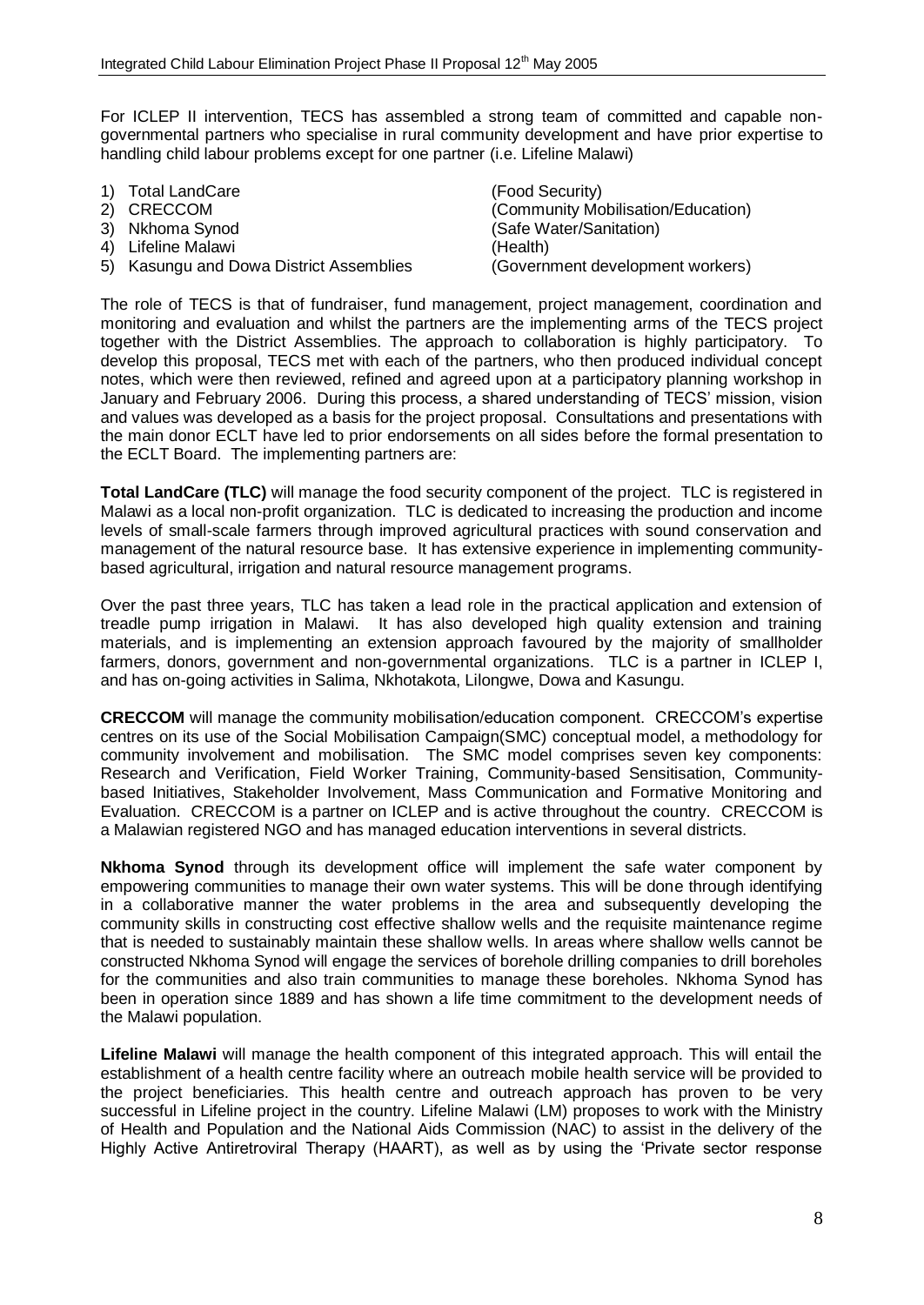approach" conduct Behavioral Change interventions (BCIs) and awareness campaigns in the ICLEP II communities.<sup>9</sup> Lifeline Malawi is a Canadian registered NGO operating in Malawi providing quality community based health services.

#### Links with Government & NGOs

The project has been designed to work with existing local and national Government partners. Representatives from the District Assemblies and the Ministries of Labour, Gender and Community Services and Education, have contributed significantly to the design of the project along with the recommendations made by the Mid – term and final evaluation. Their on-going participation will bring necessary links with local officials, local knowledge as well as monitoring and oversight.

In addition, ICLEP II intends to work closely with other NGOs working in the districts such as ActionAID, World Vision, ILO/IPEC, Plan Malawi, Save the Children, CARE, Project HOPE and others.

#### **Structure**

 $\overline{a}$ 

TECS operates with a lean management team. The director, Rev. Bobby Maynard whose main responsibility is managing the integrated partnership, ensuring that qualitative and quantitative indicators are monitored thereby showing a positive impact on the child labour situation in the impact areas. He reports to a Board of Trustees comprised of Founding Members and Associate Members of TECS. His deputy is Limbani Kakhome whose background includes both commercial and NGO experience; Limbani oversees the programme implementation in the field.

Having managed ICLEP for the past four years, TECS recognises a need to expand its own programmatic and financial management capabilities. To this end, TECS intends to increase staffing and put in place an onsite field office. This onsite field office will provide a space and opportunity for the partnership to provide a more integrated institutional arrangement and also provide a physical unified face of ICLEPII to the community and stakeholder. Financial management will be enhanced with the hiring of a specialist in Financial Management Capacity Building, Nick Hall who was a former Finance Director of Plan International is skilled in identifying, training, coaching and mentoring finance staff. Subject to tender, TECS will subcontract Nick Hall to develop and devolve the accounting system to the implementers" level, train staff and improve the financial oversight skills of TECS staff. He will also develop the financial and human resources management capacity of implementing partners. An independent annual audit will be conducted annually.

TECS will hire a Monitoring and Evaluation Officer to liaise with partners at the field level, and via site visits and monthly meetings of the **Project Implementation Committee** (comprised of TECS staff, implementing partners, and District Assemblies" secretariat staff) in each district. A **Project Management Committee** comprised of the directors of the implementing partners, TECS and representatives of the Ministry of Labour and ILO/IPEC will meet quarterly to discuss management and project progress in relation to the project goals and objectives described in the log – frame.

As part of the project development process, each of the implementing partners conducted a Strengths, Weaknesses, Opportunities and Threats analysis (SWOT) to identify capacity building needs. TECS has verified that these needs have been taken into account in the proposed activities and budgets, and will monitor the capacity of the implementing partners on behalf of ECLT to ensure sustainability of the programme.

A brief description of targeted practices and interventions by TLC is provided under **Interventions** in the main menu which includes illustrations in the **photo gallery**.

<sup>&</sup>lt;sup>9</sup> Private Sector response is representing all health initiatives that fall outside Malawi Government Public Health System.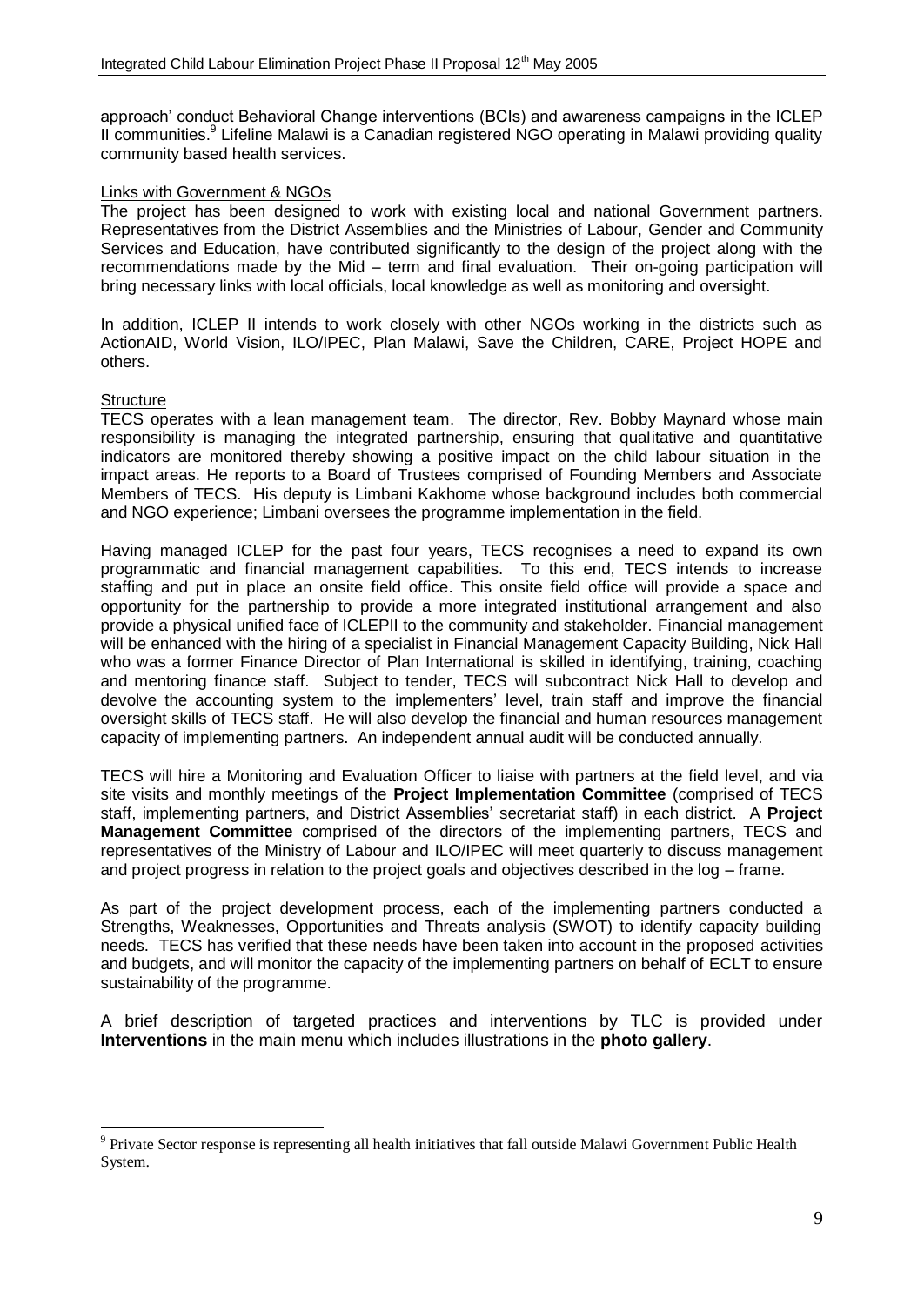## **ADDRESSING THE PROBLEMS**

Building on their experience with ICLEP and encouraged by stakeholders (Communities, District Assemblies, Ministry of Labour, Mid – term and Final – evaluation recommendations) to expand activities, TECS and the implementing partners have worked with communities, Government and implementing partners to design this child labour project.

In 2005, the ECLT commissioned a final evaluation of ICLEP and produced a list of recommendations which among them commended the work of ICLEP in combating child labour through the livelihoods approach and recommended that ICLEP should be extended to other parts of the ICLEP impact area, a more focussed approach to monitoring the impact on child labour and an extend period to combat poverty factors that influence child labour in the project areas. These recommendations are to be achieved by:

- $\triangleright$  Improving the provision and delivery of primary health care services for children and the targeted communities.
- $\triangleright$  Reducing individual and societal vulnerability to poverty by creating an enabling environment.
- $\triangleright$  Strengthening a multi-sectoral and multi-disciplinary institutional framework for coordination and M&E to measure the effective implementation of child labour programs in the impact areas.

To address each of these objectives, the ICLEP II will work with Communities, NGOs, local Government, donors, private sector companies and multilateral agencies to reduce the child labour practices and its impact on children. Adopting the Final - evaluation recommendations critical responses for ICLEP II will undertake the following specific activities with communities:

- $\triangleright$  Ensure that children, (including OVCs and tenant children) and communities have equal access to basic services, including water/sanitation, health, nutrition, and education;
- $\triangleright$  Build psycho-social and emotional support for families and communities; (fighting stigmatisation, and discrimination)
- $\triangleright$  Mobilise the community to invest in schools:
- $\triangleright$  Improve the standards of life of communities, and
- $\triangleright$  Establish income-generating systems to support basic household and community needs.

The economic challenges that are currently contributing to the worsening of the child labour situation can be curbed by expanding the economic base. Introduction of sustainable income generating activities will provide income that is urgently needed for the purchase of school materials and food with high nutritional value, which is so essential for creating a conducive environment that is necessary to remove children from child labour situations. Local inhabitants will obtain skills in identifying opportunities for embarking on income generating activities. The use of proven agricultural technologies, combined with improved skills in food processing and utilization, will heighten food security.

The social impact of child labour will be lessened with support to community mobilization efforts, particularly in the area of education. Schools are in strategic positions in communities and have great potential to address child labour issues. Students, teachers and the community as a whole will obtain the knowledge and skills to enable them to make informed decisions to avoid child labour situations and to support those that have been withdrawn from child labour.

The health needs of these communities will be addressed with the introduction of safe water/sanitation interventions and accelerated support of health services including treatment of opportunistic infections, Voluntary Counselling and Testing, through establishment of a formal health institution and provision of mobile outreach clinics in the area.

The strength of the ICLEP II is the integration of these several components. For instance, safe water and sanitation interventions impact directly on health and also complement food security efforts by increasing the availability of soil improving methods as alternatives to fertilizer, which in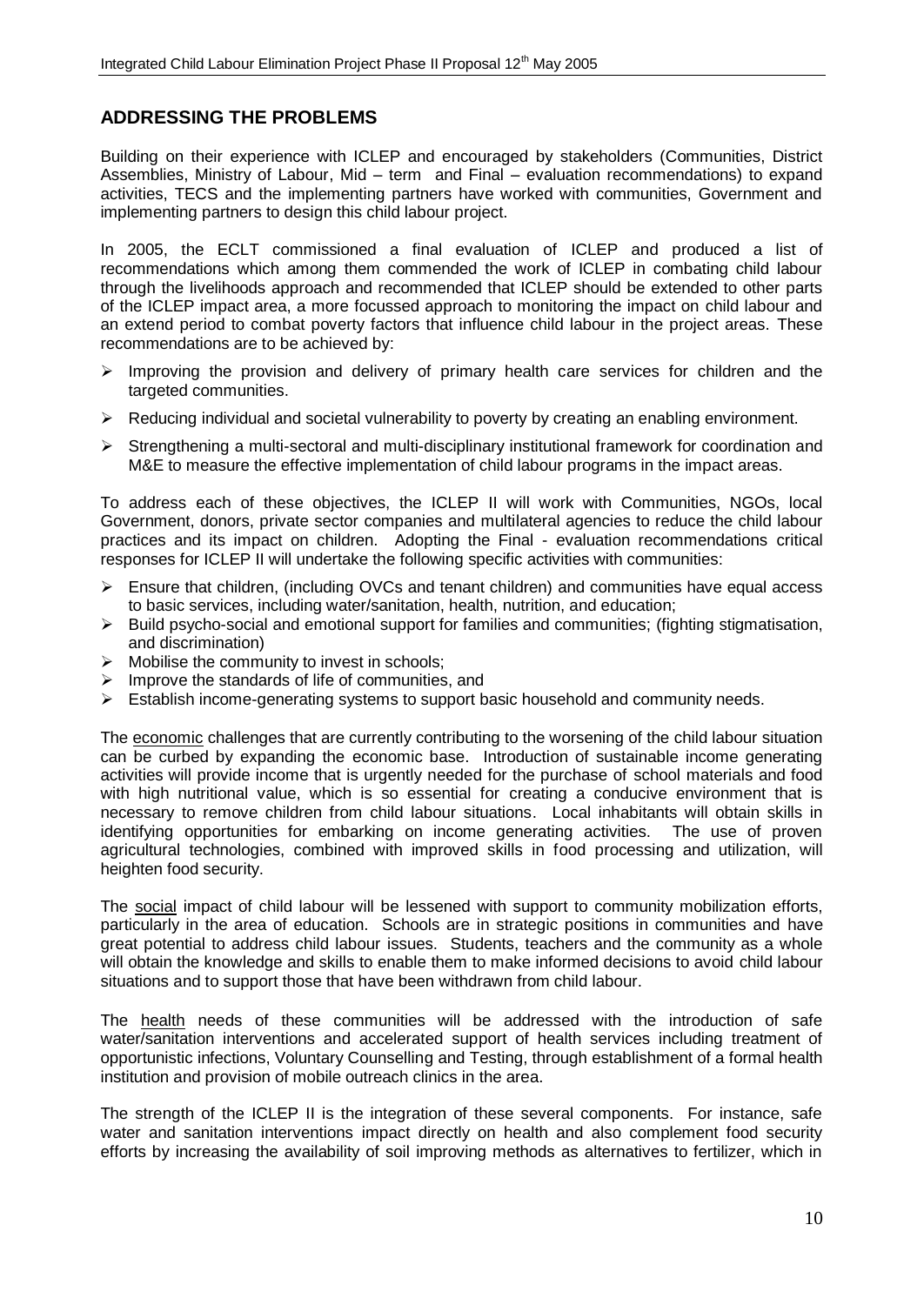turn lowers the expenditures made by farmers. Through these numerous inter-dependent activities, ICLEP II will empower communities to move away from practices that put their children into child labour situations.

Additionally, the project will mobilise communities to put systems in place to support HIV-affected families, the burden of which often falls to children and women, especially in child- and elderlyheaded households. For instance, the community mobilization component will encourage communities to examine the particular factors influencing teacher and pupil absenteeism, which is considerably higher among female teachers and pupils than male. The food security component through the afforestation activities will reduce the community"s dependence on external sources of firewood which can be quite labour consuming, environmentally unfriendly and lay women more susceptible to sexual abuse vulnerability and result into HIV/AIDS when carrying out task. It is evident that full blown AIDS has a direct knock on effect on child labour.

## **6. PURPOSE & OBJECTIVES OF PROJECT**

**Goal:** To eliminate child labour in the tobacco growing sector in Malawi

The project aims to achieve its long-term goal of contributing to the elimination of child labour in the tobacco growing areas of Malawi

## **6.1. Overall Objective**

## **PURPOSE:**

To reduce child labour in the project impact areas

The ICLEP II intends to strengthen community response to combating child labour through a series of inter-related community-based interventions that will sensitise the communities to the evils of child labour and improve their livelihoods to empower them to respond to the challenges that poverty bears on them consequently proliferating child labour practices.

## **6.2. Specific Outputs and Activities**

The following outcomes are expected:

**Output 1**: Improved understanding of the dynamic of child labour in the project sites and demonstrate that developmental activities impact on the reduction of child labour

## **Objectives**

Understanding the dynamics of child labour and how the different factors and interventions affect it in the project site is key to the identification and provision of appropriate support to the affected households. This would also give an important insight into how developmental interventions relate to each other in impacting on the reduction of child labour. A secondary objective of the project will be the tracking of useful information about Child Labourers, tenants" children and in general OVCs and their affected households at the community level. This data will be collected to ensure that the project serves those individuals, and is also useful to stakeholders seeking to understand how to combat child labour through the developmental approach

Integrated M&E will be used throughout the project to monitor key indicators in the logframe, including amongst others: household perceptions of food security; household access to resources; household expenditures; access to health care; health seeking behavior; access to water resources; household decision-making processes; and risk behaviors and behavior change. Other adhoc or field generated qualitative indicators that emerge from implementation will be tracked.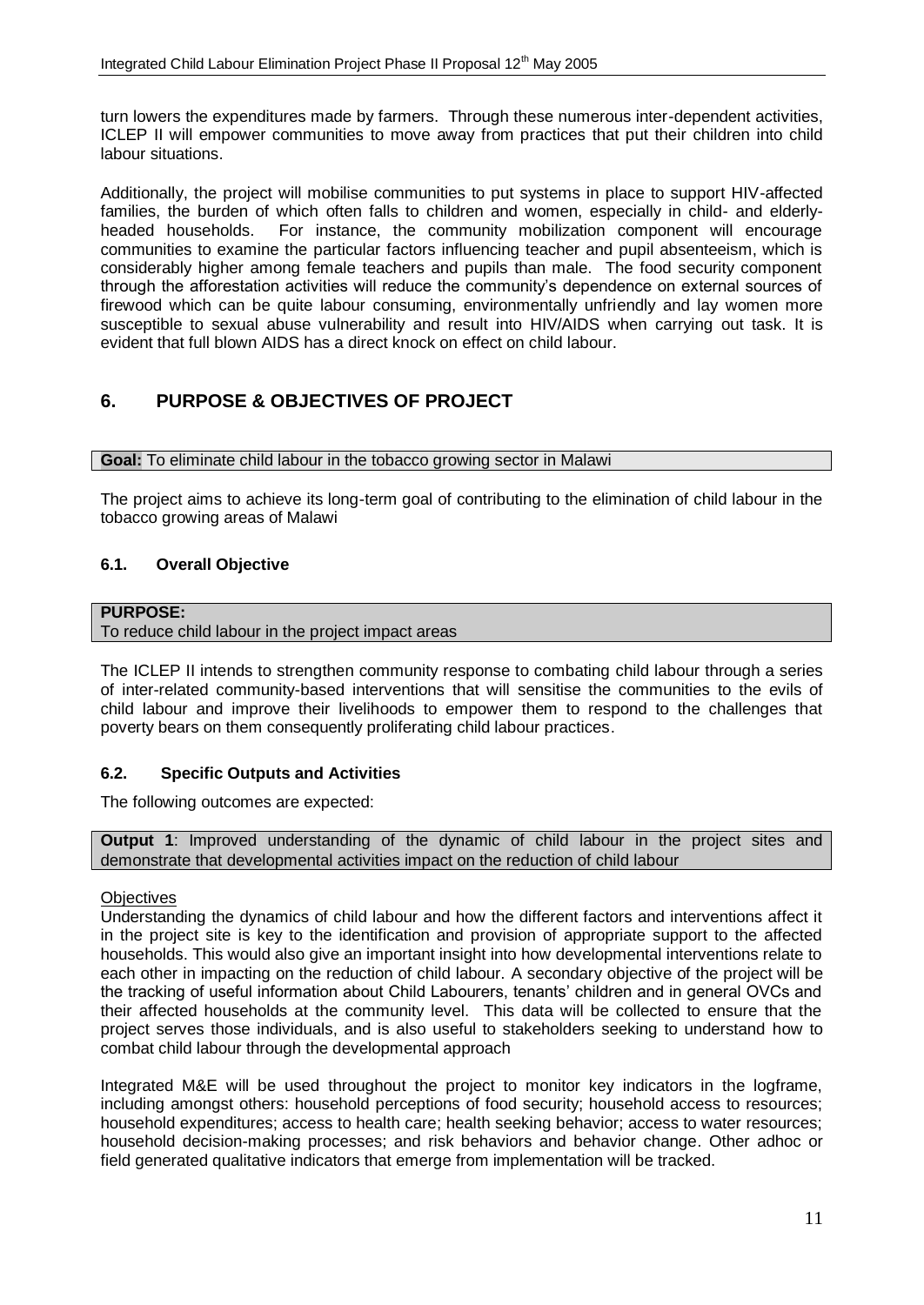In addition to the monitoring and evaluation to be carried out by each of the implementing partners (detailed in Log Frame), the project will have an in - process evaluation organised to inform stakeholders of achievements and successes of the project as well as any concerns or shortfalls to enable the project to make corrections and adjustments to achieve the desired outcomes, this evaluation will help ECLT to decide further support to the project for year 3 and 4. An End of Project Evaluation will be organised to determine whether the project met its stated purpose and objectives (outputs). Results will be analysed and compared against M&E data generated during project implementation e.g. Baseline information and logframe indicators.

#### Activities

1. Facilitate baseline study, document and disseminate findings

In year one, TECS will provide technical assistance to implementing partners in developing qualitative monitoring systems. Inputs will include 1) capacity building in the M&E method chosen; 2) training of M&E personnel; 3) data collection and supervision systems; and 4) data analysis and joint planning. Following the first round of monitoring data will be presented to the implementing partners and used to make necessary adjustments to the log frame. Ongoing technical assistance will be provided during the project to strengthen capacity of implementing partners in the selected M&E approach and expand the application of the M&E method across the project. ECLT will provide technical assistance in the design of the Baseline tools and interpretation the survey results.

TECS will manage this component, and will build the skills of the Implementing Partners to conduct these studies jointly and integrate the child labour elements (both qualitative and quantitative) into their program activities. Emphasis will be placed on keeping the studies simple, cost effective and appropriate for the needs of the project. The needs assessments will provide much of the baseline data for the project. The following is a list of activities planned for these exercises;

- $\triangleright$  Identify the data needs both qualitative and quantitative
- $\triangleright$  Develop TOR's.
- $\triangleright$  Develop a budget for the baseline
- $\triangleright$  Advertise for consultants
- $\triangleright$  Engage consultants
- > Train enumerators/partners staff (i.e. field officers)
- $\triangleright$  Conduct the baseline
- $\triangleright$  Interpret the data
- $\triangleright$  Document and disseminate the data
- $\triangleright$  Develop indicators for monitoring service statistics
- $\triangleright$  Integrate data into final logframe
- 2. Monitor, evaluate the impact and cost effectiveness that the individual and the integrated interventions are having on child labour reduction.

ECLT will design the evaluations. The technical evaluation provided by TECS, special M&E models (Community Based M&E) will be integrated into the monitoring and evaluation to ensure that community voice is represented. The main activities are listed below;

- $\triangleright$  Programmatic Monitoring Visits
- $\triangleright$  In Process evaluation & Final Evaluation
- $\triangleright$  Database sample surveys
- $\triangleright$  Case studies
- Monitor progress & evaluate impact of food security & nutrition interventions on beneficiaries
- $\triangleright$  Monitor progress & evaluate impact of income generation component
- $\triangleright$  Monitor progress & evaluate impact of interventions to improve labour efficiency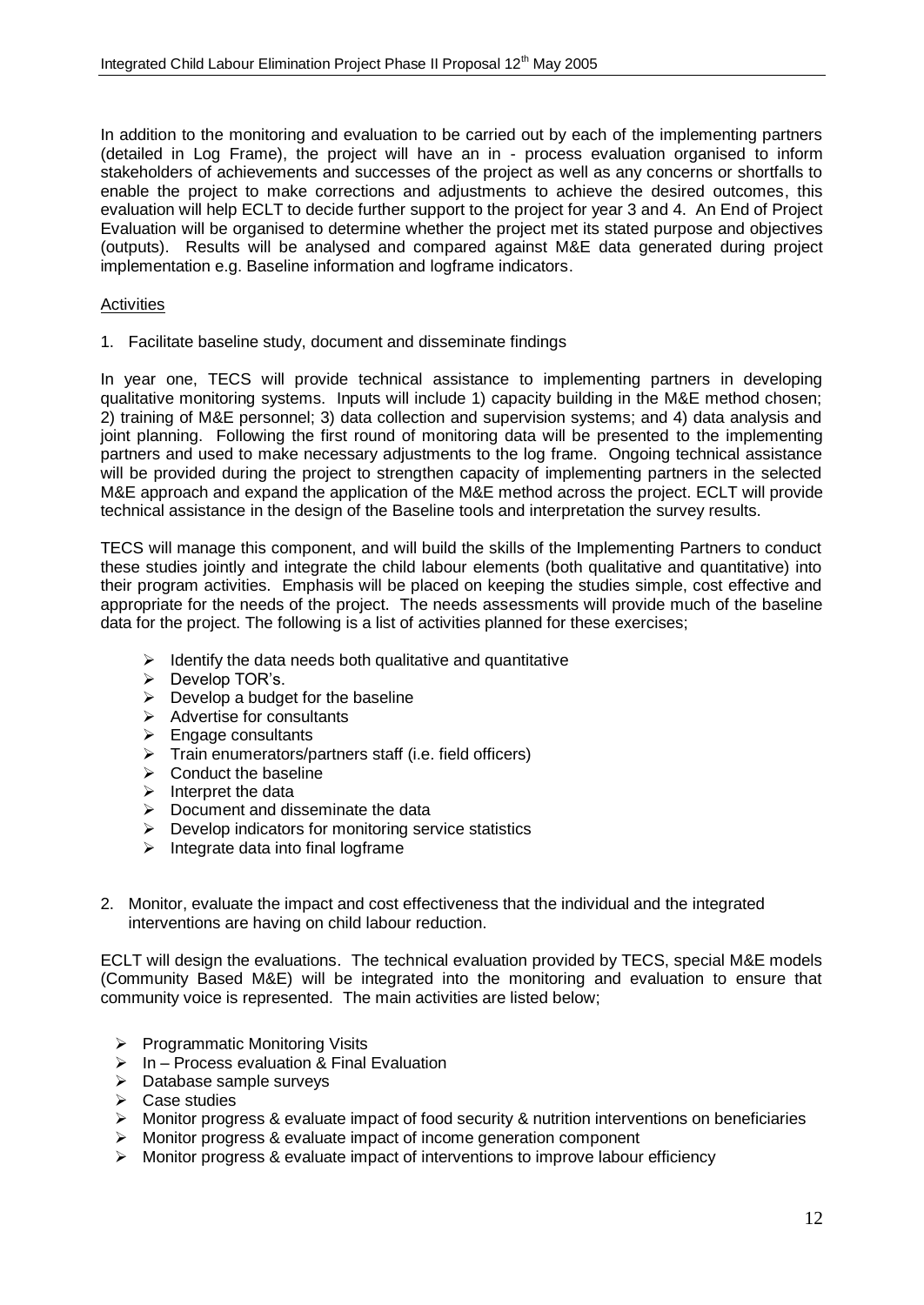- $\triangleright$  Monitor progress & evaluate impact of interventions on education/community
- Monitor progress & impact assessment of water component
- Monitor progress & impact assessment of sanitation component
- Monitor progress & impact assessment of health component
- > Monitoring of ICLEP I project sites
- 3. Compile and disseminate quarterly, semester and annual reports.
	- $\triangleright$  Produce annual work plans
	- $\triangleright$  Agree with ECLT on reporting formats
	- $\triangleright$  Orient partners on the ICLEP II reporting format<br> $\triangleright$  Financial management strategy & procedures ac
	- Financial management strategy & procedures agreed
	- $\triangleright$  Performance management system
	- $\triangleright$  Workshop on performance management
	- $\triangleright$  Develop performance management plans with each partner
	- $\triangleright$  Coaching & mentoring on performance management
	- $\triangleright$  Identify relevant training needs in each partner
	- Integrate the baseline findings (i.e. qualitative and quantitative indicators) in the reporting format
	- $\triangleright$  Quarterly narrative & financial reports
	- $\triangleright$  Annual narrative & financial reports

#### **Output 2.** Improved inter partnership linkages and project implementation

#### **Objectives**

.

In addition to coordinating the work of the implementing partners and with local Government, TECS will build the capacity of partner organizations on issues pertaining to child labour and their specific interventions. By strengthening the capacity of the partners, the project will have greater impact during the life of the project and create potential for sustained impact long after the project has ended. In addition, the way in which the partner organisations will work together will serve as a model from which other organizations that are working together can learn.

#### Activities:

TECS will identify and direct specialist service providers to conduct capacity building activities focusing in two main areas:

- $\triangleright$  Performance Management i.e. techniques for efficient and effective use of human resources as well as techniques to facilitate the achievement by individuals, teams and partners of measurable results. This is in line with the recommendation made by the TECS Final Evaluation. The activities for Performance Management and Financial Management will comprise training events, mentoring, experience-sharing workshops, inspirational visits to other organizations that demonstrate best practices, etc.
- $\triangleright$  Financial Management working not only with accountants in the organizations, but also program managers, directors and trustees, so that all are aligned to financial management best practices.

A more detailed list of activities surrounding this objective is listed below;

- 1. Project set up activities
	- $\triangleright$  Produce annual work plans
	- $\triangleright$  Apply for duty free status on vehicles & equipment
	- $\triangleright$  Procure vehicles & equipment
	- $\triangleright$  Staff recruitment
	- $\triangleright$  Staff orientation & training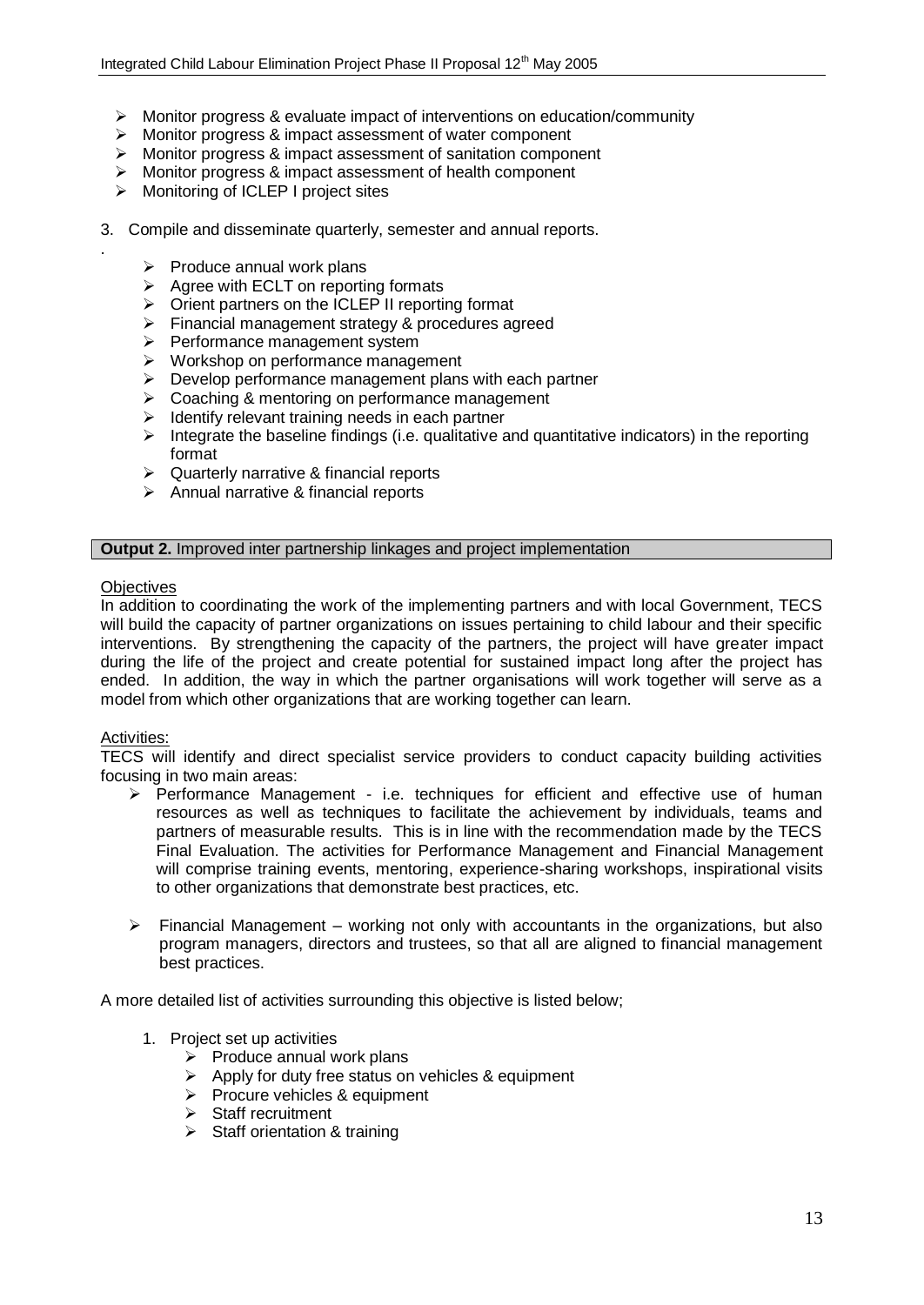- Stakeholder briefings (Central Government, District Assembly, NGOs, Private sector etc orientation meetings)
- $\triangleright$  Identify and establish office in District Assembly (i.e. Field Office at the Health Centre)
- $\triangleright$  Capacity building needs assessment of current situation
- 2. Facilitate PIC and PMC meetings
	- Monthly Project Implementation Committee Meetings (PIC)
	- Quarterly Project Management Committee Meetings (PMC)
	- $\triangleright$  TECS annual and mid year planning & review meetings
	- $\triangleright$  Annual district meetings
- 3. Fund management
	- $\triangleright$  Retain services of a finance management capacity building consultant
	- $\triangleright$  Financial management: Initial design phase
	- $\triangleright$  Documentation of initial FM procedures
	- $\triangleright$  Developing procedural best practices
	- Financial Management Capacity Building for TECS and for each partner
	- $\triangleright$  Compile monthly management accounts as per workplan
	- $\triangleright$  On a quarterly basis analyze expenditure vs. workplan and forecast the next six months expenditure
	- $\triangleright$  Financial monitoring visits to partners
	- $\triangleright$  Facilitate annual audit

## **Output 3. Activities of ICLEP I are consolidated**

#### **Objective**

It is imperative that activities of ICLEP I are consolidated in the old project sites. TECS will therefore maintain some degree of presence in the old sites for the purpose of consolidating activities started under ICLEP I. Specifically the following activities will be carried out to achieve this objective:

#### **Activities**

- $\triangleright$  Train existing community project management committees in management of various initiatives so that the program benefits can be sustained.
- $\triangleright$  Conduct periodic review meetings with the communities to identify problems and solutions for sustaining activities.
- $\triangleright$  Continue supporting village leaders to create awareness about the rights of the child, hazards of child labour and the benefits of school to children.
- $\triangleright$  Regular monitoring and impact assessment of ICLEP I sites
- $\triangleright$  Roll out the health initiative in the ICLEP I sites.

#### **Output 4. Increased school enrolment**

#### **Objective**

Create a conducive, equal opportunity education service tailored in close collaboration with Project Partners, to reduce/eliminate child labour among the communities in the Project areas. Increased enrollments are a first level indicator of reduced incidences of child labour in a given area as they basically point to the fact that children are not available for labour opportunities since they have been withdrawn from labour to the school environment during school hours.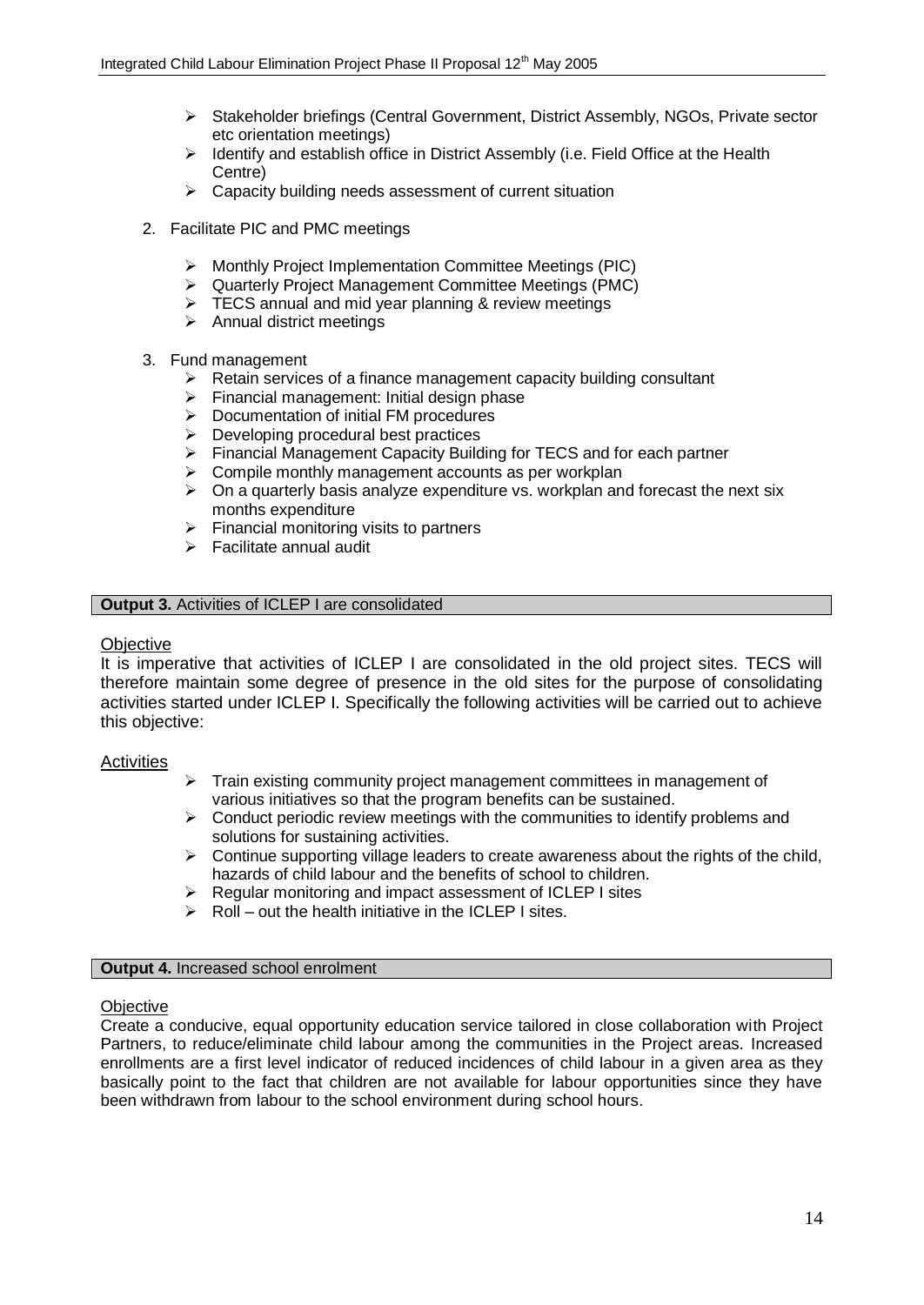### **Activities**

Drawing from the experiences of the Phase 1 of ICLEP an improvement in school infrastructure and facilities has a tremendous effect of attracting children into schools. Therefore this component will focus on identifying school needs together with the communities and endeavor to build capacity within the communities by way of providing support to their initiatives in developing the school infrastructure. The activities that will be followed to achieve this objective will be as follows:

- $\triangleright$  Construction and rehabilitation of school blocks, teachers' houses and pit latrines, head teacher"s offices.
- $\triangleright$  Training of Artisans
- **▶ Recruitment of a Construction Supervisor**
- $\triangleright$  Provision of recreational facilities
- $\triangleright$  Sensitization meetings
- $\triangleright$  Procurement of School Incentive Packages.
- $\triangleright$  Provision of cluster incentive packages
- $\triangleright$  Surveys to tracking down enrolment and retention (impact)

#### **Output 5.** Increase school retention

#### **Objective**

Apart from increasing school enrolments another related indicator of a reduced child labour incidence in a community is signalled through reduced drop out rates and repetitions hence improved school retention rates. This is inter alia achieved by means of creating of a conducive learning environment.

#### Activity

- $\triangleright$  Training of teachers on pedagogical skills (breakthrough to literacy)
- $\triangleright$  Field worker facilitated community based teachers training workshops
- $\triangleright$  Surveys (repetition and drop outs tracking)
- $\triangleright$  Surveys to track enrolment and retention (impact)

#### **Output 6.** Increased capacity of school management institutions (SMCs, PTAs, CLCs)

#### **Objective**

For purposes of sustainability and community ownership communities have to be empowered to accept responsibility for creating a conducive; equal opportunity education service to curb/eliminate child labor; and take action to attain their responsibility using local resources with the support of donor support through CRECCOM.

## **Activities**

CRECCOM will sensitize, motivate and mobilize communities and farm owners/ managers to surface issues regarding education Vis-a-vis reduction/elimination of child labor;

- Field Worker Facilitated Community Based Training for SMC"s and PTA"s.
- $\triangleright$  Child labor committee training workshops
- $\triangleright$  Provision of bicycles to CLCs.
- Project Sustainability Meetings: will cover maintenance of structure, incorporation of tenant families into village activities and other sensitization activities.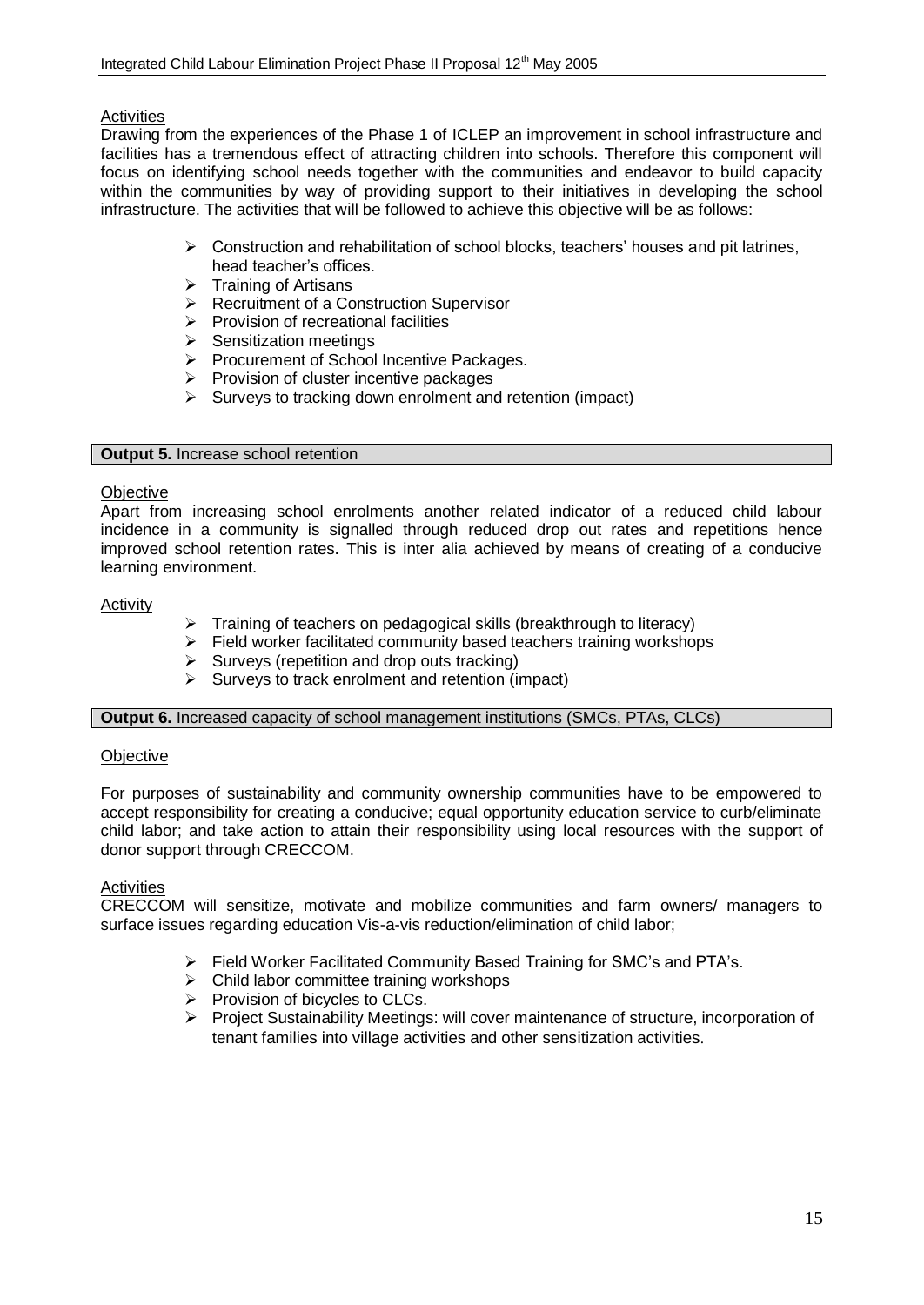**Output 7.** Increased educational opportunities for all children (including girls, OVCs, tenants children)

#### **Objective**

CRECCOM has learnt from other projects like Malawi Education Activities (MESA) and Civic Involvement in Primary Education (CIPE) that communities are capable of solving their own problems including child labour when they are empowered through small grants. Just as was the case in those projects, the communities will undergo trainings that will facilitate the coming up of community based initiatives which will be supported by the grant. Communities are able to come up with initiatives like supporting children withdrawn from child labour situations with school materials and food supplements, supporting initiatives targeting tenants, building teachers houses, rehabilitating school infrastructures etc;

#### **Activities**

- $\triangleright$  Sensitization and mobilization activities
- $\triangleright$  Small Grants Initiative
- $\triangleright$  Life skills and orientation vocational skills opportunities
- $\triangleright$  Farm and Estate owners trainings
- $\triangleright$  Training of care givers
- > Training of Home Based Care Committees
- > Training of Orphan Care Committees
- $\triangleright$  Surveys (Tracking enrolment, performance, of girls, OVCs, tenant's children)
- HIV/AIDS Mitigation Sensitization and Mobilization activities: HBCs, Orphan Care Activities.
- $\triangleright$  Bursary Scheme and mentoring of beneficiaries as well as children withdrawn from child labor conditions.
- $\triangleright$  Establishment of model gardens and orchards (in collaboration with MoA and TLC)

**Output 8.** Increased knowledge and improved attitudes and practices towards child labour elimination and children"s education in the project sites and beyond

#### **Objective**

CRECCOM will mobilise community involvement in schooling activities for their children using innovative strategies. Communities will strengthen school-based and community support systems aimed at reducing/eliminating child labour proliferation practices. This component will also play a crucial role in coordinating the ICLEP II IEC activities across all sectors.

#### Activities

After helping the community identify its unique child labour issues through Theatre for Development (TFD) performances, CRECCOM will conduct social awareness campaigns using both interpersonal and mass media communication to convey the gravity of the problem and will promote an array of agents of change to influence attitude, behaviour and practices. Government field workers will have an opportunity to learn about the findings of TFD and the project goals while also developing skills to plan responses. Training in counselling skills to work with orphans and others affected by HIV/AIDS will be conducted particularly to equip CBOs and teachers on HIV/AIDS Life Skills issues. In conjunction with Lifeline Malawi, community volunteers will be trained to provide home based care. Training for other special groups will be conducted to re-orient traditional practices toward child labour prevention. CRECCOM will also establish the IEC Committee for the ICLEP II Project to help ensure coordination, efficiency and effectiveness of behaviour change communication (BCC).

Youth will be a particular target of these interventions through village initiatives for child labour. Community members will participate in training on HIV/AIDS prevention using participatory drama methodology. Capacity building of community-based structures – especially schools – will be undertaken to help communities respond creatively and effectively to the complex challenges of fighting child labour with village based initiatives. Schools will benefit from "School Incentive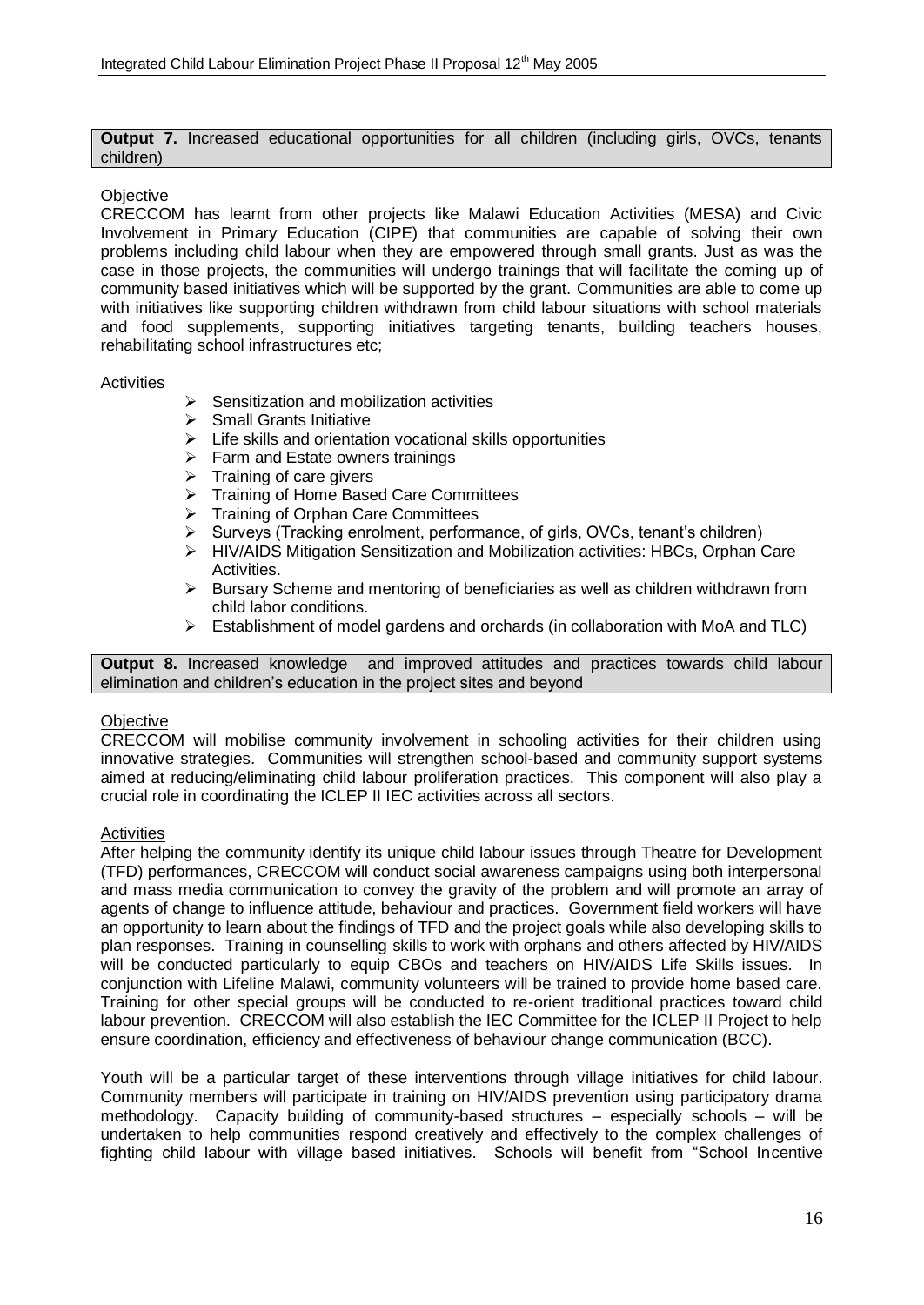Packages" (SIPs) and "Cluster Incentive Packages" (CIPs) designed to foster competition and create a conducive school environment for children. CIPs will include teaching and learning materials as well as sporting equipment to be shared amongst clusters of five schools.

Mass media communications like radio programs, TV coverage, calendars and t-shirts will be used to disseminate the positive case studies emerging from the project to the wider population beyond the project impact area for learning and sharing purposes.

- $\triangleright$  Sensitization and mobilization activities
- $\triangleright$  Exchange visits and Role model initiatives.
- > Theatre for Development (TFD) Performances.
- $\triangleright$  Policy awareness meetings and advocacy campaigns on child labor:
- $\triangleright$  Stakeholder involvement
- $\triangleright$  Community based review and re-planning meetings (for teachers, SMC's, PTA's, CLC"s, Teachers, Farm and Estate Owners, Care Givers, Artisans)
- Community based sustainability meetings (for teachers, SMC"s, PTA"s, CLC"s, Teachers, Farm and Estate Owners, Care Givers, Artisans)
- Field Worker Facilitated Sensitization meetings and Focus Group Discussion
- $\triangleright$  Training of initiation counselors
- $\triangleright$  Field Worker facilitated community based workshops for community leaders
- $\triangleright$  Project Critical Review meetings with Heads of Government Departments and Traditional Authorities.
- $\triangleright$  Mass Communication Activities:
	- Procurement and Distribution of T-Shirts.
	- Calendar production and Distribution.
	- Newsletter production and Distribution.
	- Radio, Television broadcasts.
	- Newspaper articles.

#### **Output 9.** Improved policy awareness and advocacy on child labour

#### **Objective**

As per the recommendations made by the final evaluation, though ICLEP I made considerable strides in improving the standards of life of the communities in the impact area, child labour is a complex issue and the poverty factors that proliferate it are deeply entrenched that the life span of the project could not meaningfully address them, secondly the broader national policies on child labour and the legal framework behind the child labour question need to be addressed to ensure that the efforts of projects like ICLEPII deliver the desire impacts on a sustainable basis.

#### Activities

TECS will take a leading role in spearheading this advocacy role on behalf of the partnership and the following are the planned activities;

- 1. Stakeholder dialogue (Interface with central and local government, private sector, NGOs and stakeholders)
	- $\triangleright$  Develop collaborative linkages with (UNICEF, ILO/IPEC, Plan International, Save the Children, Ministry of Gender, Labour, Education, Health etc)
	- $\triangleright$  Invite stakeholders to annual ICLEP II general reporting feedback session
- 2. National Child Labour Steering Committee (NCLSC)
	- $\triangleright$  Attend NCLSC meetings
		- $\triangleright$  Invite NCLSC to field visits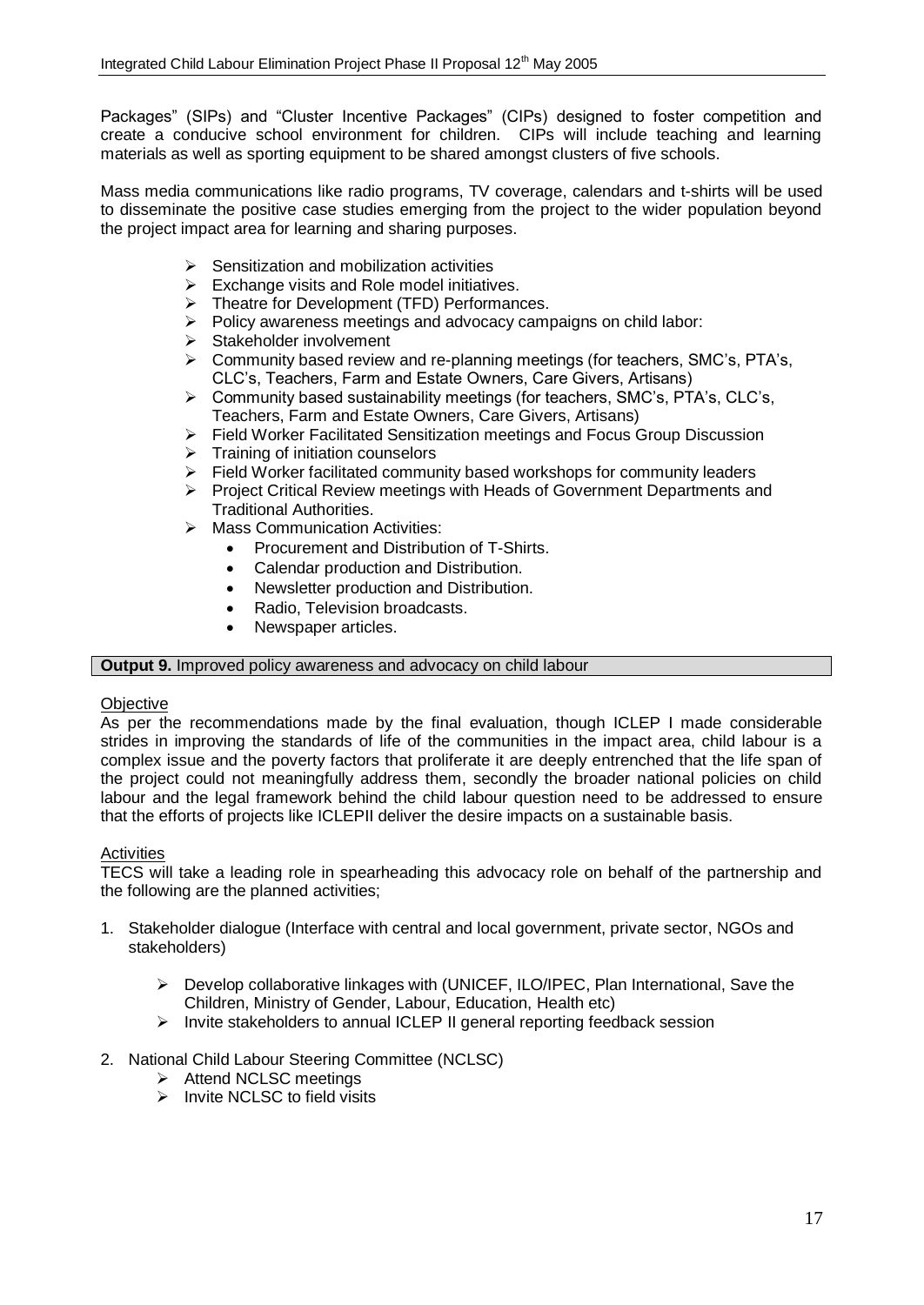- 3. Knowledge sharing
	- $\triangleright$  Identify knowledge gaps
	- $\triangleright$  Publicise research findings relevant to the child labour situation

### 4. Field visits by key stakeholders and policy makers

- $\triangleright$  Organise semester field visits for policy makers
- $\triangleright$  Organise follow up meetings to discuss challenges at the field level

#### **Output 10.** Improved nutrition of children

### **Objective**

Improved nutrition is key to the growth of children both physically and mentally. Poor nutrition has often led to stunted growth and decimation of the child"s mental capacity resulting in the child"s inability to learn. Well nourished infants and young children grow better, perform better in school and are less likely to suffer from malnutrition-related illnesses.

#### **Activities**

The project will therefore support households how to make the best use of local foods and to practice culturally sensitive and acceptable healthy eating patterns and to divide food equally within and among family members, with more attention paid to infants and young children. They will be advised, for example, that it is possible to eat enough and yet have serious diet-related vitamin and mineral deficiencies. In order to achieve this output, the project will provide support in the following:

- $\triangleright$  Provide information on what constitutes a well balanced diet one that includes carbohydrates, protein, vitamins and minerals, including recipes of various food items.
- $\triangleright$  Support households to establish home gardens of fruit trees and vegetables.
- $\triangleright$  Support households in the production of high nutritious crops such as Soya beans and common beans.
- $\triangleright$  Promote small-scale technologies such as water harvesting and drip irrigation.
- $\triangleright$  Train households in food processing and utilization techniques, including production of Likuni phala and other recipes from soya bean flour, beans, maize flour, fruits and herbal plants such as Moringa Oleifera.

#### **Output 11.** Improved access to labour saving technologies

## **Objective**

Labour shortage caused by illnesses or death of adults or migration is most prevalent among farming communities in the target sites. This scenario has exacerbated the use of child labour. Therefore, the use of labour saving technologies represents an important mitigation strategy against child labour. Technologies are needed that reduce the time spent on agricultural and household tasks and that can be used efficiently by the youth, especially the girl child, women and the elderly.

#### **Activities**

Technologies targeted to mitigate the impact on child labour include minimum tillage, trees planted around homesteads for construction and energy, bamboo for construction, basket and furniture making, fuel-efficient stoves. These technologies can free women for more economically productive activities and children, especially girls to attend to school activities. The following activities will be carried out to achieve the output:

- $\triangleright$  Provide support in the establishment of nurseries and tree/bamboo outplanting and management
- $\triangleright$  Conduct on-farm demonstrations on minimum tillage
- $\triangleright$  Provide technical support in the construction of fuel-saving stoves and kitchen management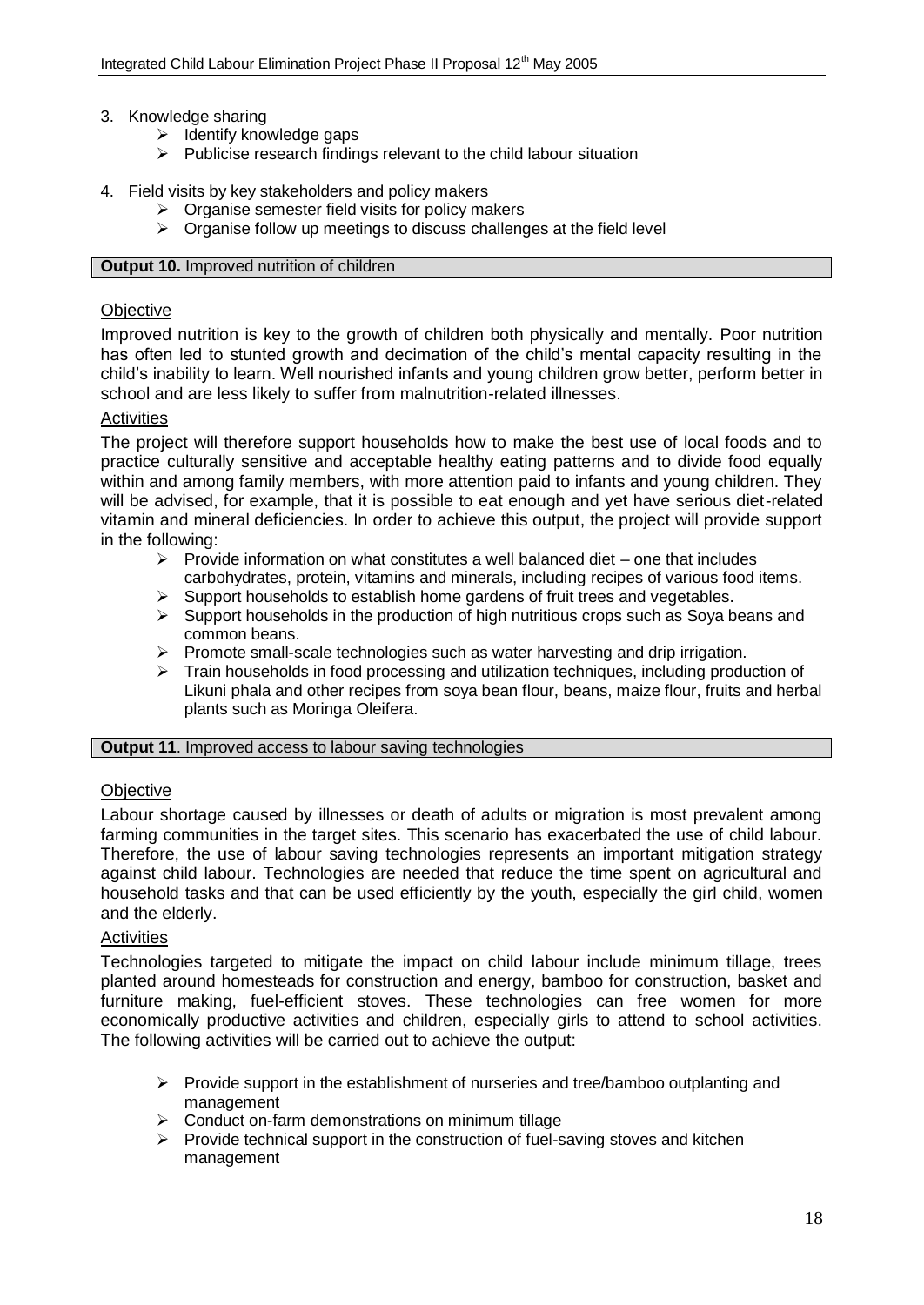#### **Output 12**. Improved food security

#### **Objective**

Food security is a predominant concern of the majority of Malawians. Food security and nutrition impact on people"s lives in many ways, such as good health, prestige, well being, selfesteem and positive attitude to life. Based on the result of the ICLEP II Baseline Scoping Survey, 64% of the households in the new sites were food insecure at the time of the survey. This is a very serious situation that can potentially impact negatively on child labour if not addressed.

Access to adequate food combined with improved nutrition within the household, especially among the highly vulnerable groups of the society, such as youth and women, can greatly reduce the temptation to engage children in economic exploitation and performing hazardous work or in sex transactions for cash or in kind. Without food or income, some family members may migrate in search of work, adversely affecting the opportunities for children to go to school. For others, commercial sex may be their only option to gain income to feed and support family members.

#### **Activities**

After conducting needs assessments in each of the communities, specific activities will include promotion of the irrigation and fertilization techniques, the establishment of revolving funds for the purchase of the treadle pumps and other irrigation systems and planting of the crops and trees. Beneficiaries will be trained in irrigation techniques, planting of nutritious crops and agro-processing. In cross village exchanges farmers will share information and experiences, while community based action plans will encourage communities to consider their nutritional and food security needs. Bamboo planting and use along with the use of fuel-efficient woodstoves will be promoted and facilitated. To ensure that markets are identified for the harvested crops, the crop and tree selection and promotion will be closely linked in with the income generation component of the project.

The project will introduce several interventions to improve food security in the project sites. It is envisaged that a combination of these interventions will drastically reduce the number of food insecure households. Based on the experience of ICLEP I and recommendations of the final evaluations the project will support communities through the following activities:

- $\triangleright$  Support households to grow food crops such as maize and beans under irrigation.
- $\triangleright$  Provide material and technical support to multiply clean high yielding cassava and sweet potato varieties.
- $\triangleright$  Promote sustainable agriculture to improve land productivity through agroforestry, use of organic fertilizers and soil and water conservation.
- $\triangleright$  Train households in food conservation and better eating habits.

#### **Output 13.** Increased household incomes

#### **Objective**

School attendance by children is highly correlated with family income (Ilon and Moock 1991). Although primary education is free, there are several extra-school needs that require parents to pay for the children such as exercise books, writing materials, uniform, packed meal, etc. Often most children feel shy to attend school if some of these needs are not met.

#### **Activities**

The project will therefore support households to earn income through production of high-value crops under low cost irrigation technologies. It is envisaged that a small farmer can on average produce a net (after costs) crop value of over \$300 per annum per 1,000 m<sup>2</sup> against a capital cost for example of drip irrigation of \$120 or a treadle pump at \$119. The key feature of this objective is to ensure that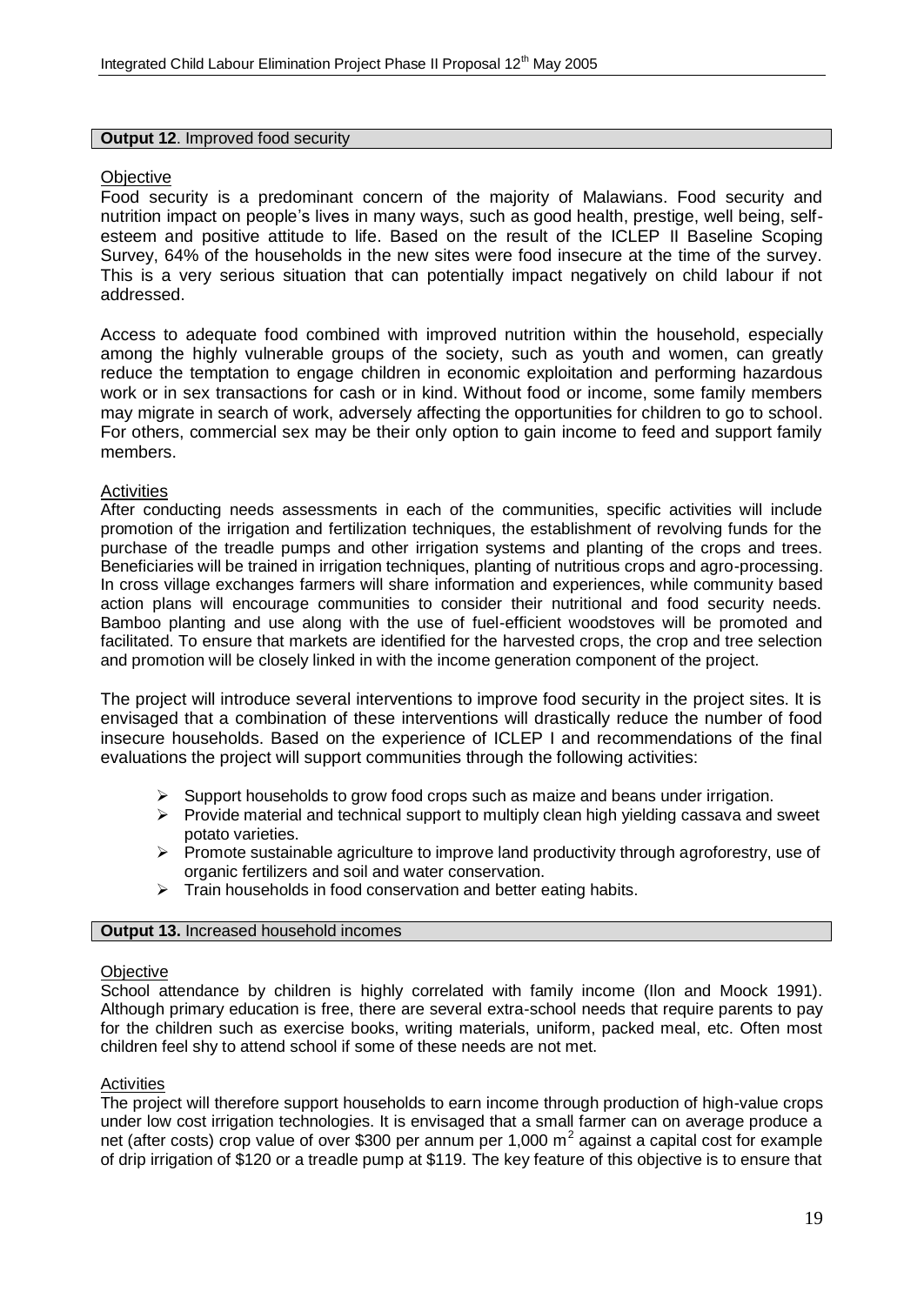parents invest income earned through project intervention in education for the children. The output will be achieved through the following activities:

- $\triangleright$  Support households to access low cost irrigation technologies and inputs at full cost recovery basis.
- $\triangleright$  Support communities to improve soil fertility of the irrigated dambo land (swamp land) and to protect stream banks.
- $\triangleright$  Train groups of farmers in irrigation, production of high value horticultural crops including paprika, vegetables and green maize.
- $\triangleright$  Facilitate the formation of new associations and strengthening of old ones for the purpose of making farmers increase their economies of scale.
- $\triangleright$  Conduct market research to establish demand, price trends and contacts and develop market growth strategies for farmer groups to penetrate the market.
- $\triangleright$  Facilitate publicity and promotion of products through different communication channels such as print media, radio, television, trade shows/open days, farmer-farmer visits, etc.
- $\triangleright$  Facilitate establishment of farmer networks for sharing market and marketing information with support from National Smallholder Association of Malawi (NASFAM), Initiative for the Development of Equity in African Agriculture (IDEAA), Planning Division of the Ministry of Agriculture and other local partners.
- $\triangleright$  Facilitate development of a marketing information system for farmers with IDEAA.

#### **Output 14.** Improved access to clean water

#### **Objectives**

Nkhoma Synod Safe Water Team, together with the communities will improve water and sanitation in the target communities. Advocacy for clean water will encourage maintaining safe water sites for improved health and safety of the community. Community involvement is intended to increase support for the initiative. As a result of this initiative, the health of communities and children will be improved because of access to clean water and reduced distances that children have to walk. Affected households and the entire community will benefit from increased productivity and decreased expenditures due to reduced time and money spent fetching water and treating waterborne illnesses.

## Activities

Technical staff, including a Technical Officer and two Field Officers, will be designated to support and assist the communities. Based on the analysis of the existing distribution of safe water sources, using a participatory process communities and district authorities will select safe water sites. Through an open tender process, water installation firms will be contracted to install boreholes whilst the shallow wells will be constructed by the communities with technical assistance from the Synod as in ICLEP I. Community members and the District Assemblies will be trained on maintenance and other water management processes, and Village Health Committees will be formed.

#### **Output 15. Improved sanitation**

#### **Objectives**

 $\overline{a}$ 

Nkhoma Synod in conjunction with Lifeline Malawi and TLC together with the communities will improve household hygiene and sanitation in the target communities. Advocacy for clean water, hygiene and sanitation will encourage communities to adopt fossa alterna toilets <sup>10</sup>and maintain safe

 $10$ Toilet technology which works on the principle of two 1 metre deep pits, which are used in rotation, producing fertile soil for growing plants, fruit trees or vegetables. After each use a handful of materials such as wood ash, grass, vegetable scraps etc must be thrown into the toilet, and the compost kept moist. The wood ash reduces the smell. When the pit is ¾ full the portable toilet is moved over to the other pit and the first pit covered up for approximately 6 months. After this time the first pit is uncovered and the compost removed. The soil is fertile, clean-smelling and not at all dangerous. The harmful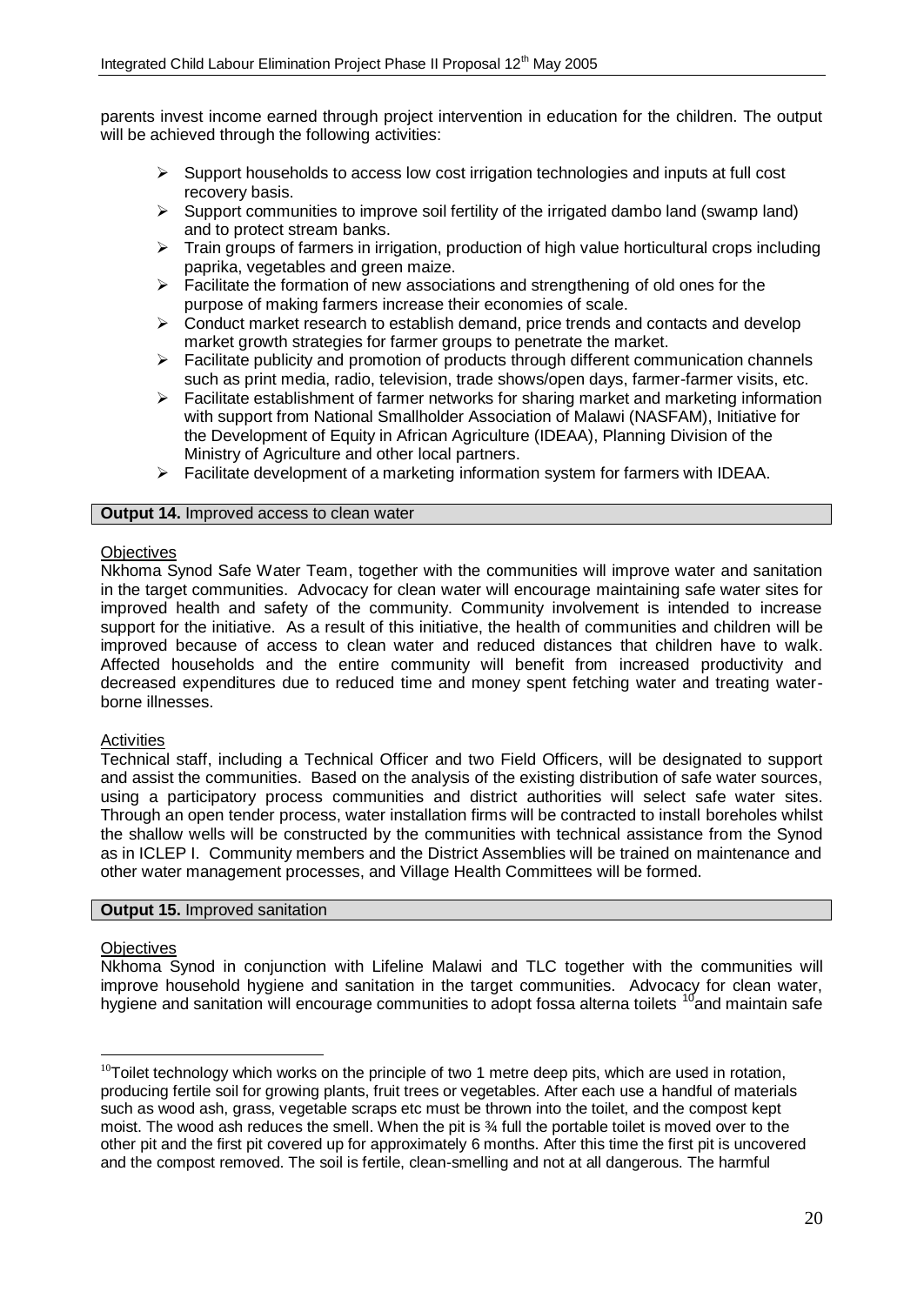water sites for improved health and safety of the community. Community involvement is intended to increase support for the initiative. As a result of this initiative, the health of children will be improved because of access to clean water thereby reducing absenteeism due to sicknesses related to waterborne diseases. Affected households and the entire community will benefit from increased productivity and decreased expenditures due to reduced time and money spent fetching water and treating water-borne illness. Fossa-alterna toilets will provide low-cost manure for gardens, thereby contributing to food security and reducing household expenditure on chemical fertilizers.

#### **Activities**

Community members and the District Assemblies will be trained on maintenance and other water management processes, and Village Health Committees will be formed or reinvogorated. Through participatory sensitisation, communities will be encouraged to overcome their prejudices towards fossa alterna toilets and supported to adopt this technology.

#### **Output 16. Improved health of adults**

#### **Objective**

The overall objective is improving health standards as well as services available to the communities in the ICLEP II project area, with a bearing outcome to achieve a healthy community as well as achieving good Household Health Management and Lifestyle. A healthy community will lead to adults taking on their responsibilities in caring and supporting their families including taking on labour instead of the children.

#### Activities

<u>.</u>

Lifeline Malawi will implement its community based clinic model within the ICLEP II project area, bearing in mind the logistics and the communication challenges that have to be overcome in setting up of the strategic centre. This strategic node will provide all health management and co-ordination . This facility will also serve as a resource and coordination center for all the partners operating within the project. (subject to funds being available to construct the project office at the health centre)

Taking into account that in Malawi infant/child mortality and morbidity rate are high due to lack of quality primary health care, the facility will provide high quality primary health services(OPD, VCT, ART, Procedures and recovery), targeting the most prevalent diseases in the community i.e. malaria. The outreach clinics within the ICLEP zone will also be coordinated from the health centre. The facility will also serve as a coordination centre for public health and preventive health activities within the communities of the ICLEP I & II area. Some of the major activities for this component are listed below;

- $\triangleright$  Recruit and orient staff
- $\triangleright$  Select site for health centre
- $\triangleright$  Procure outreach vehicle
- $\triangleright$  Schedule sensitisation meetings for mutual scheduling of outreach clinics
- $\triangleright$  Provide primary health care services through outreach clinics
- $\triangleright$  Promote VCT through IEC
- $\triangleright$  Provide HIV/AIDS testing/screening eligibility for ARV therapy
- $\triangleright$  Provide nursing care to PLWAs
- $\triangleright$  Provide treatment for people with STIs
- $\triangleright$  Strengthen prenatal and maternal services through collaboration with existing health services

coliforms carried in human faeces break down after 90 days and the soil will have been composting for a minimum of 6 months.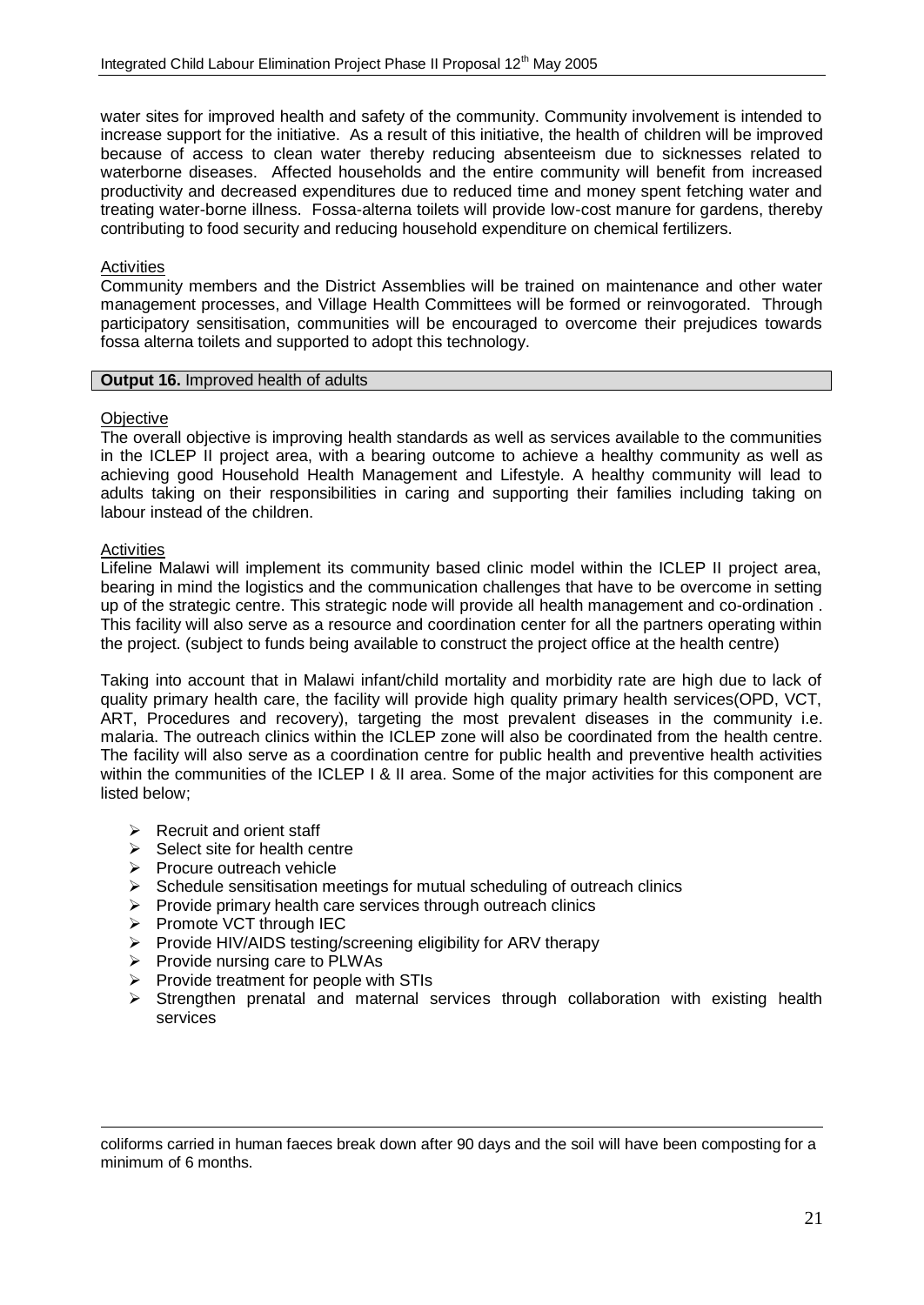#### **Output 17.** Improved health of children

#### **Objective**

The objective of this component is to specifically target the health needs of children in particular in the impact areas, which among others will include under five clinics, nutrition monitoring, treating basic ailments like malaria, water borne diseases and skin conditions. It will also be able to provide sentinel information on the child labour related pathologies that affect children.

#### Activities

- $\triangleright$  Provide primary health care services through outreach clinics specifically targeting schools
- $\triangleright$  Provide under five clinics
- $\triangleright$  Conduct sample surveys to monitor nutrition status of children
- $\triangleright$  Document and monitor the incidence of child labour related pathologies
- $\triangleright$  Provide BCI for children in primary education, adolescents in secondary education and out of school youths
- $\triangleright$  Provide youth appropriate sexual and reproductive health services

#### **Output 18.** Improved household health management and lifestyle

#### **Objective**

Lifeline Malawi in conjunction with CRECCOM and Nkhoma Synod will involve drama, traditional dances, counselling sessions to conduct BCC sessions in the project area. During these sessions, the target audience will be given chance to ask questions on any of the topics discussed linking the child labour reduction issues to health. Emphasis will also be given on STIs and HIV/ADS prevention discussions and people will be motivated to go for VCT services in the networks to be established.

Lifeline Malawi will also provide various BCC materials on the same for the target beneficiaries. These will be done in recognition of the fact that target beneficiaries need various SRH information to enable them change their behaviour.

#### Activities

- $\triangleright$  Create training content for health sensitisation
- $\triangleright$  Print IEC and training materials
- $\triangleright$  Train delivery personnel on IEC sensitisation
- $\triangleright$  Conduct BCC sessions in collaboration with partners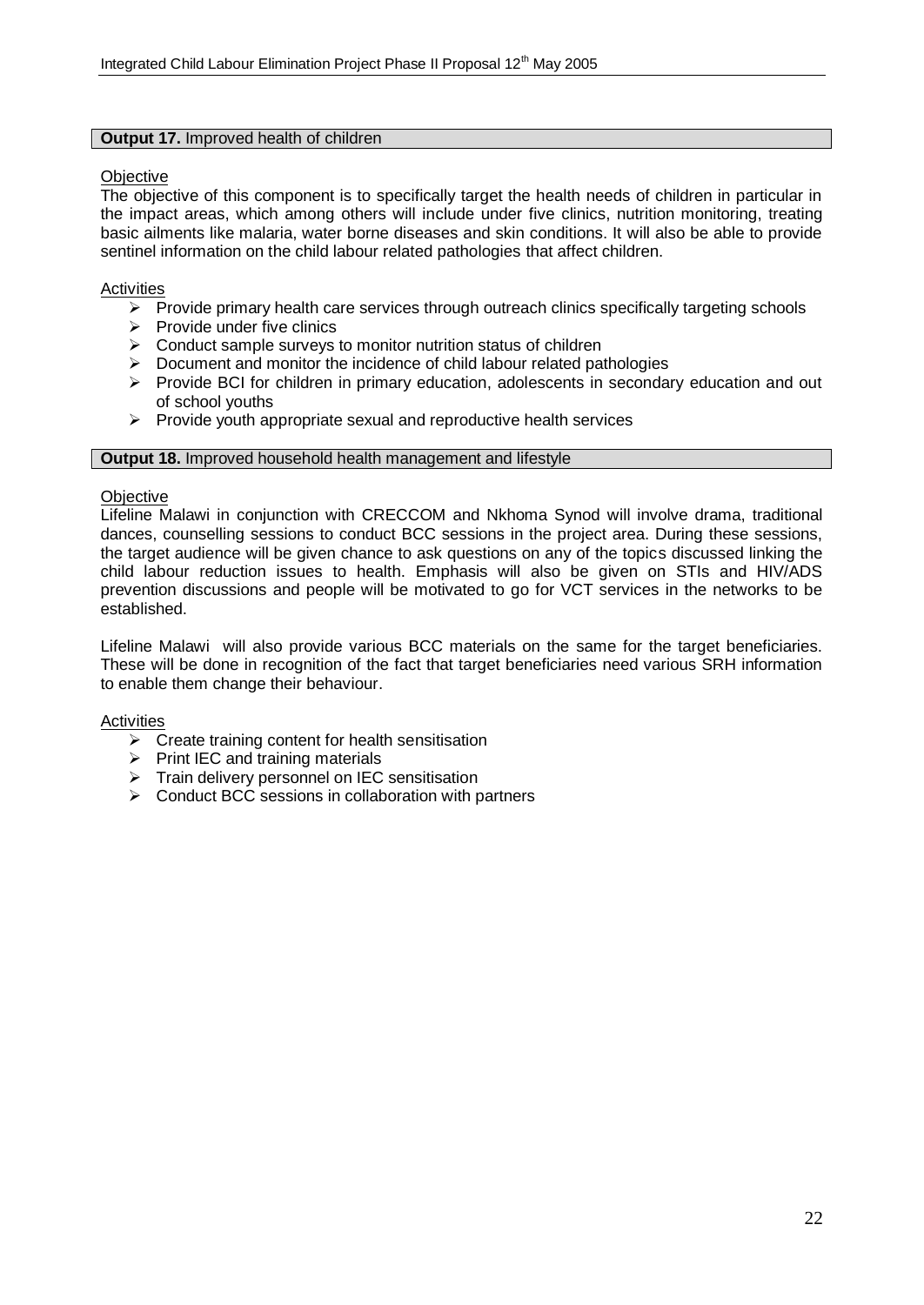## **7. MONITORING AND EVALUATION**

## **7.1. Indicators for monitoring service statistics**

Indicators for monitoring service statistics will be further developed and synthesised through the initial baseline study that will be commissioned on the onset of implementation and through the M&E process to be conducted by TECS at the beginning of the project.

## **7.2. Indicators of Progress and Performance for Objectives**

TECS will track performance on quarterly basis reporting on achievements and shortfalls relative to expected outputs identified in the Logical Framework, project document, budgets, workplans and the overall project document. TECS will work with ECLT and Implementing Partners to determine milestones and measure performance against the milestones. At mid-term (2 years), to ensure that the project stays relevant and up-to-date on the latest best practices, the project will review and make necessary adjustments and corrections to the project Log frame.

## **7.3. Evaluation**

The project will begin with a survey to develop specific baseline indicators and refine the needs assessment findings of the Scoping Exercise in each of the education zones. TECS will manage this component, and will build the skills of the Implementing Partners to conduct these studies. Emphasis will be placed on keeping the studies simple, cost effective and appropriate for the needs of the project. The needs assessments will provide much of the baseline data for the project.

The TECS M&E Officer together with the TECS Project Manager and the implementing partners M&E Officers will provide monitoring and impact evaluation and management guidance at the implementing level across the partnership. TECS will in collaboration with the implementing partners conduct the project"s needs assessment and periodic impact assessments. TECS aims to provide a sound assessment and analysis of the impact of the proposed interventions over the life of the project. The findings will be used to inform changes and/or improvements in the project design. TECS intends to contract The Centre for Social Research (CSR) of the University of Malawi based in Zomba to collaboratively design and conduct the research, including design of sampling methods, design of survey instruments, data collection and management, analysis, report preparation and presentation, and archive maintenance of records, data and reports. TECS together with CSR will also develop the participating partners" capabilities in survey design, implementation and analysis. The research team will be supported by TECS M&E Officer and Project Manager to provide technical input on a wide range of disciplines. This process will entail; TECS providing technical assistance to implementing partners in developing qualitative monitoring systems. Inputs will include 1) capacity building in the M&E method chosen; 2) training of M&E personnel; 3) data collection and supervision systems; and 4) data analysis and joint planning. Following the first round of monitoring data will be presented to the implementing partners and used to make necessary adjustments to the log frame. Ongoing technical assistance will be provided during the project to strengthen capacity of implementing partners in the selected M&E approach and expand the application of the M&E method across the programme.

TECS and partners will also continue utilising tools such as Community Mapping (CM) and Community Based Monitoring and Evaluation across the partnership. This will involve building capacity of implementing partners that are not familiar with the use of these tools as a tool for needs assessment and qualitative monitoring of behavior change and practices towards child labour. These tools are based on participatory methods based upon training members of the target community to become core programme researchers and evaluators. This will enable agencies and programmes to engage in active dialogue with target communities throughout the project cycle. Most importantly the method gives voice to poor and marginalized groups and facilitates their active participation in programme decision-making. The main principles of the method are that: the research and monitoring is carried out and owned by members of the target community; community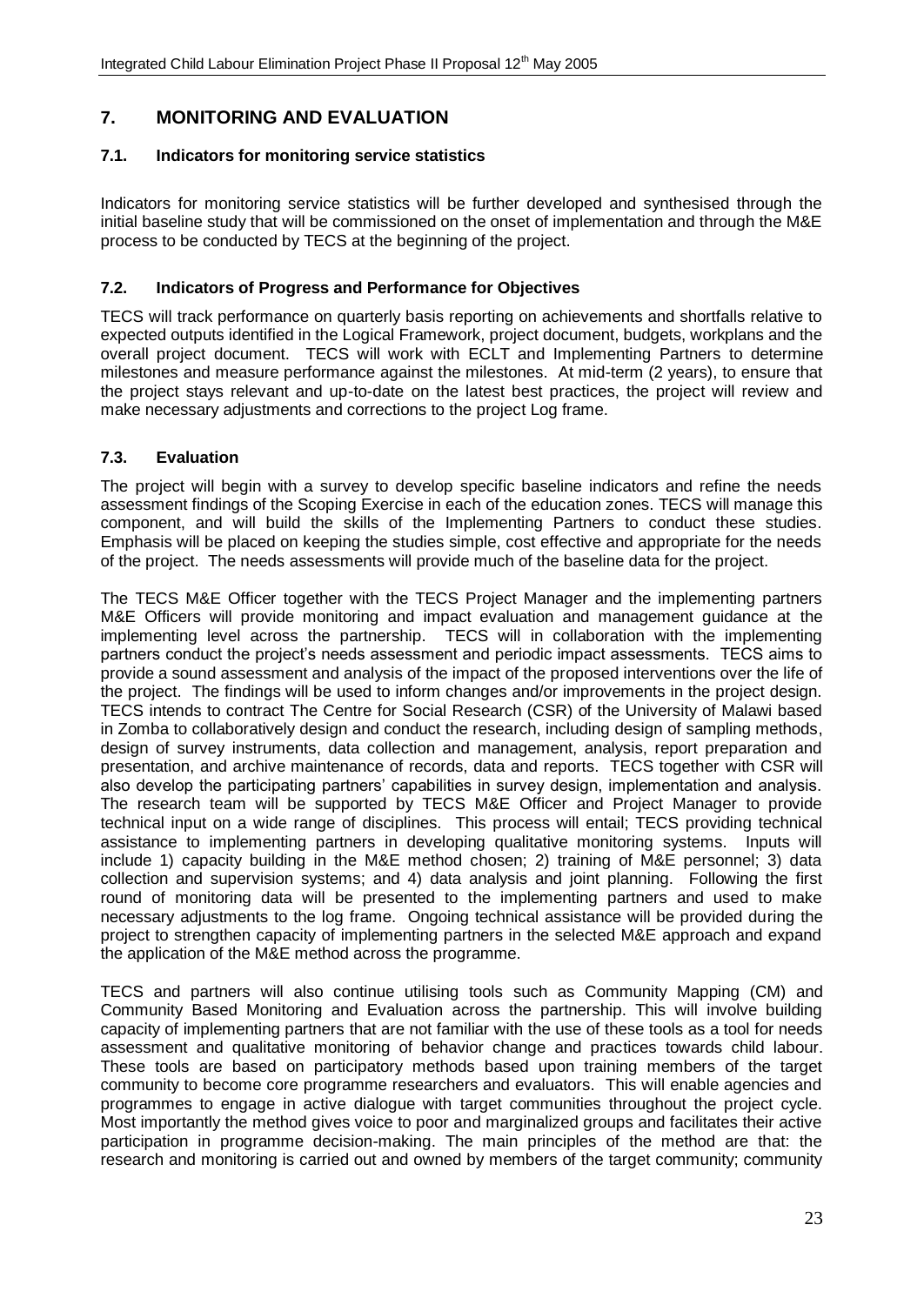members (with support from a social analyst) analyze and present their findings and recommendations to the programme and implementing agencies; and these findings and recommendations form the basis for joint planning and monitoring.

M&E will be used throughout the project to monitor key indicators in the logframe, including: sample household perceptions of food security; sample household access to resources; sample household expenditures; access to health care; health seeking behavior; access to water resources; sample household decision-making processes; and risk behaviors and behavior change. (Sample sizes to be determined)

In addition to the monitoring and evaluation to be carried out by each of the implementing partners (detailed in Log Frame), the project will have an In-process evaluation in Year 2. The goal of the evaluation is to inform stakeholders as well as project participants of achievements and successes of the project as well as any concerns or shortfalls to enable the project to make corrections and adjustments to achieve the desired outcomes, this evaluation will help ECLT to decide further support to the project for year 3 and 4. An End of Project Evaluation will seek to identify whether the project met its stated purpose and objectives (outcomes). Results will be analysed and compared against M&E data generated during project implementation e.g. Baseline information and logframe indicators.

A secondary result of the project will be the tracking of useful information about Child Labourers, tenants" children and in general OVCs and their affected households at the community level. These data will be collected to ensure that the project serves those individuals, and is also useful to Government and other stakeholders seeking to understand and mitigate child labour, including the Ministry of Gender and Community Services.

## **8. ANALYSIS OF SUSTAINABILITY**

Sustainability is an important component of both the design and implementation of the ICLEP II Project. In terms of *impact* sustainability, the project includes interventions to offset child labour practices both during the life of the project and well into the future. Strengthened services for families involved in child labour, especially orphans and other vulnerable children, are intended to equip them with the means and support to stay healthy, food secure and attend conducive school environments, all of which are key for reducing the incidence of child labour.

In terms of sustainability of the *intervention*, ICLEP II aims to have lasting impact in the communities and among the partners. Rather than provide one-off interventions, each activity is designed to have sustained impact as a result of skills transfer and mobilization of the targeted communities. For instance, rather than hire a safe water repair team for the life of the project, the safe water and sanitation component of the project will train community members in maintenance. Local Government infrastructure is closely tied in with the project with the expectation that this collaboration will build Government capacity to foster sustainability.

In light of the extreme poverty found in the target communities, the ICLEP II recognises that *financial* sustainability is a crucial consideration for donors. For this reason, the project has leveraged partner and community contributions. For instance, the project proposes to provide soft loans to the targeted beneficiaries for implementing some of the food security interventions. Based on the lessons developed from ICLEP I, a community-based revolving fund scheme will be introduced to each of the participating villages to sustain and expand activities beyond the life of the project. In the implementation this activity will collaborate with micro – finance institutions like Opportunity Bank International to manage these revolving funds effectively.

TECS and the implementing partners rely primarily on donor funds and fees for services to accomplish their missions. All have successful track records for securing funds from a variety of donors. Considerable funds and effort have been placed on capacity building in the design of this project to ensure the organizational sustainability of the partners well past the life of this project.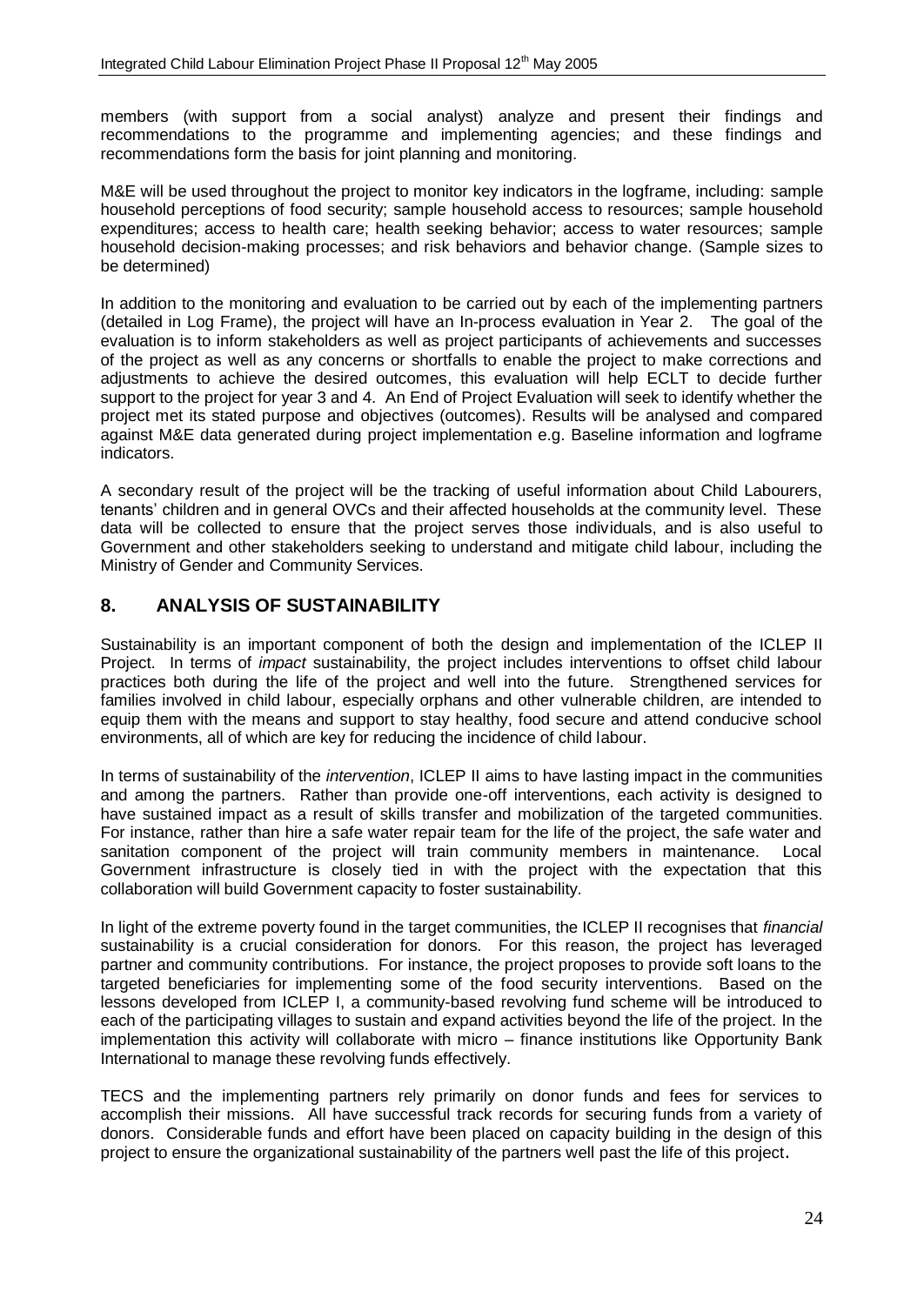#### **ANNEX 1. ANNEX 1. ACRONYMS**

| ART             | Anti Retroviral Therapy                                     |
|-----------------|-------------------------------------------------------------|
| <b>ARV</b>      | Anti-Retroviral                                             |
| <b>AWP</b>      | Annual Workplans                                            |
| <b>BCC</b>      | <b>Behavioural Change Communications</b>                    |
| <b>BCI</b>      | <b>Behaviour Change Intervention</b>                        |
| <b>CIP</b>      | <b>Cluster Incentive Package</b>                            |
| <b>CIPE</b>     | Civic Involvement in Primary Education                      |
| <b>CLC</b>      | <b>Child Labour Committees</b>                              |
| <b>CM</b>       | <b>Community Mapping</b>                                    |
| <b>CRECCOM</b>  | <b>Creative Centre for Community Mobilisation</b>           |
| <b>CSR</b>      | <b>Centre for Social Research</b>                           |
| <b>DHO</b>      | <b>District Health Officer</b>                              |
| <b>ECLT</b>     | Foundation for Elimination of Child Labour in Tobacco       |
| <b>FM</b>       | <b>Financial Management</b>                                 |
| <b>FMCB</b>     | <b>Financial Management Capacity Building</b>               |
| <b>GPS</b>      | <b>Global Positioning System</b>                            |
| Ha              | Hectare                                                     |
| <b>HAART</b>    | <b>Highly Active Retroviral Therapy</b>                     |
| <b>HBC</b>      | Home Based Care                                             |
| <b>HESP</b>     | <b>Health Environmental Sanitation Program</b>              |
| <b>HIV/AIDS</b> | Human Immune Virus/ Acquired Immune Deficiency Syndrome     |
| <b>ICLEP</b>    | Integrated Child Labour Elimination Project                 |
| <b>IDEAA</b>    | Initiative for Development of Equity in African Agriculture |
| <b>IEC</b>      | Information Education and Communication                     |
| <b>IGA</b>      | <b>Income Generating Activities</b>                         |
| <b>ILO</b>      | International Labour Organisation                           |
| <b>IPEC</b>     | International Programme on Elimination of Child Labour      |
| <b>KAP</b>      | Knowledge Attitudes and Practices                           |
| KM              | Kilometer                                                   |
| LM              | Lifeline Malawi                                             |
| <b>LNHC</b>     | Lifeline Malawi Ngodzi Health Centre                        |
| M&E             | Monitoring and Evaluation                                   |
| <b>MESA</b>     | <b>Malawi Education Support Activities</b>                  |
| <b>MoA</b>      | Ministry of Agriculture                                     |
| <b>NAC</b>      | <b>National AIDS Commission</b>                             |
| <b>NASFAM</b>   | National Smallholders Farmers Association of Malawi         |
| <b>NCLSC</b>    | National Child Labour Steering Committee                    |
| <b>NGOs</b>     | Non - Governmental Organisations                            |
| OC              | <b>Organisational Capacity</b>                              |
| ЮI              | Opportunistic Infections                                    |
| <b>OPD</b>      | <b>Outpatient Department</b>                                |
| <b>OVC</b>      | Orphans and Vulnerable Children                             |